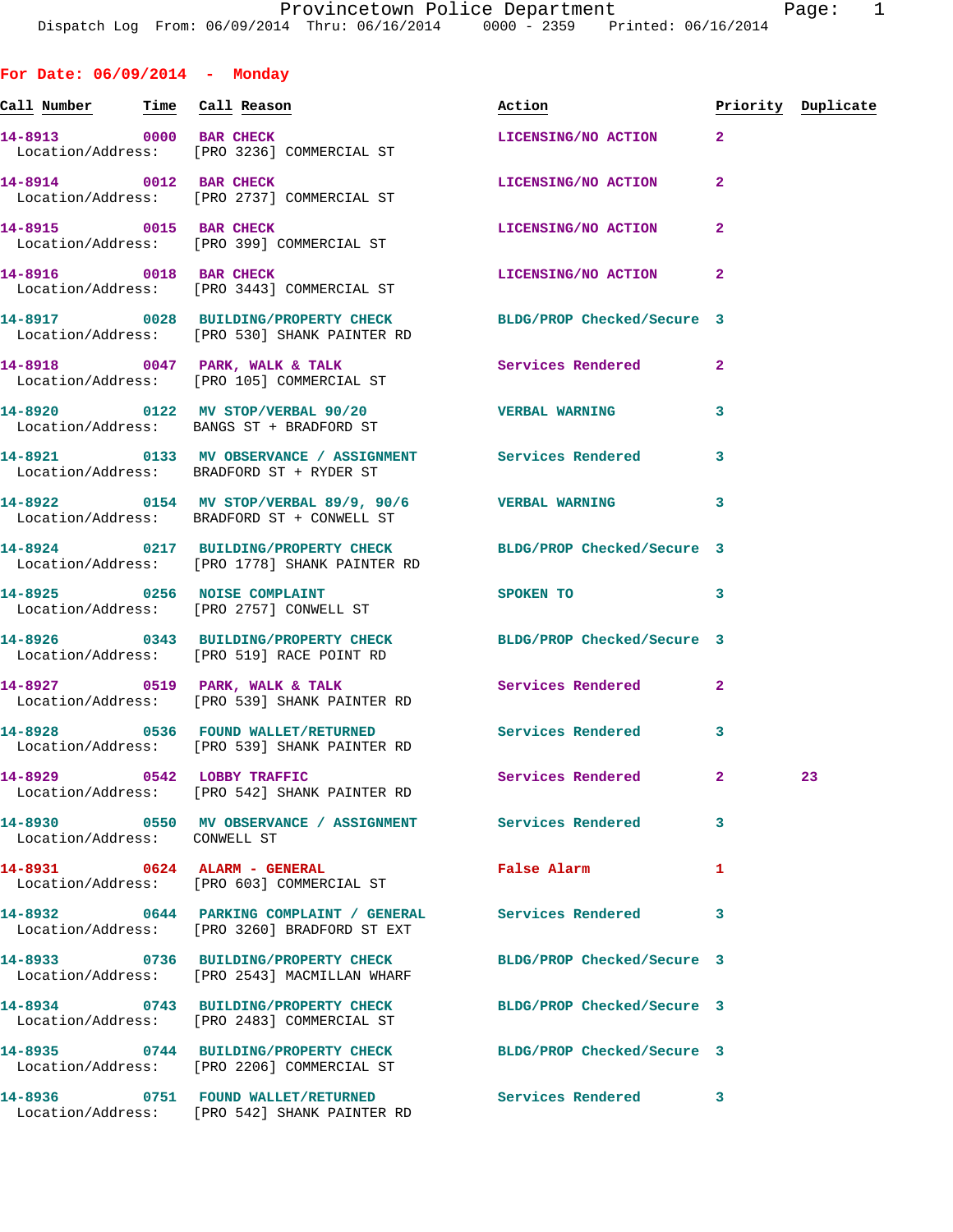|                                        | Provincetown Police Department                                                                                                     |                          |                |
|----------------------------------------|------------------------------------------------------------------------------------------------------------------------------------|--------------------------|----------------|
|                                        | Dispatch Log From: 06/09/2014 Thru: 06/16/2014 0000 - 2359 Printed: 06/16/2014                                                     |                          |                |
|                                        |                                                                                                                                    |                          |                |
| 14-8937 0752 MV STOP                   |                                                                                                                                    | <b>VERBAL WARNING</b>    | 3              |
|                                        | Location/Address: BRADFORD ST + SHANK PAINTER RD                                                                                   |                          |                |
|                                        |                                                                                                                                    |                          |                |
|                                        | 14-8938                0758   PARKING COMPLAINT / GENERAL             Services Rendered<br>Location/Address: [PRO 753] BRADFORD ST |                          | 3              |
|                                        |                                                                                                                                    |                          |                |
|                                        | 14-8939 0815 PARK, WALK & TALK                                                                                                     | <b>Services Rendered</b> | $\overline{2}$ |
| Location/Address: [PRO 569] WINSLOW ST |                                                                                                                                    |                          |                |
|                                        |                                                                                                                                    |                          |                |
|                                        | 14-8940 0854 PARK, WALK & TALK CONTROLLER Services Rendered                                                                        |                          | $\overline{2}$ |
|                                        | Location/Address: [PRO 3296] SHANK PAINTER RD                                                                                      |                          |                |
| 14-8941 0912 FOX COMPLAINT             |                                                                                                                                    | Services Rendered        | $\overline{2}$ |
|                                        | Location/Address: [PRO 1728] BRADFORD ST                                                                                           |                          |                |
|                                        |                                                                                                                                    |                          |                |
|                                        |                                                                                                                                    |                          | 3              |
|                                        | Location/Address: [PRO 106] COMMERCIAL ST                                                                                          |                          |                |

**14-8943 0938 VANDALISM Services Rendered 3**  Location/Address: [PRO 667] COMMERCIAL ST

**14-8944 1000 MEDICAL EMERGENCY Transported to Hospital 1**  Location/Address: [PRO 1271] ALDEN ST

**14-8945 1026 BUILDING/PROPERTY CHECK BLDG/PROP Checked/Secure 3**  Location/Address: [PRO 519] RACE POINT RD

**14-8946 1036 BUILDING/PROPERTY CHECK BLDG/PROP Checked/Secure 3**  Location/Address: [PRO 3307] HEATHER'S WAY

14-8947 1041 ANIMAL CALL **Services Rendered** 2 Location/Address: [PRO 1953] COMMERCIAL ST

**14-8948 1055 PARK, WALK & TALK No Action Required 2**  Location: [PRO 3431] LOPES SQUARE

**14-8950 1105 BUILDING/PROPERTY CHECK Services Rendered 3**  Location/Address: [PRO 2483] COMMERCIAL ST

**14-8951 1145 MEDICAL EMERGENCY Transported to Hospital 1**  Location/Address: [PRO 1437] TREMONT ST

**14-8952 1149 911 GENERAL Services Rendered 1**  Location/Address: [PRO 542] SHANK PAINTER RD

**14-8953 1149 PARK, WALK & TALK Services Rendered 2**  Location/Address: [PRO 105] COMMERCIAL ST

**14-8954 1229 AIRCRAFT Services Rendered 2**  Location/Address: [PRO 516] RACE POINT RD

**14-8955 1230 MEDICAL EMERGENCY PATIENT REFUSAL 1**  Location/Address: [PRO 396] COMMERCIAL ST

**14-8956 1235 FOXES IN BACK YARD Services Rendered 2**  Location/Address: COMMERCIAL ST

**14-8958 1323 MEDICAL EMERGENCY/ANKL.E Transported to Hospital 1**  Location/Address: [PRO 106] COMMERCIAL ST

**14-8960 1430 SERVICE CALL Services Rendered 3**  Location/Address: [PRO 542] SHANK PAINTER RD

**14-8959 1437 LOST RED IPHONE Services Rendered 3**  Location/Address: [PRO 63] BRADFORD ST EXT

**14-8961 1455 HARASSMENT No Action Required 2**  Location/Address: [PRO 3670] SHANK PAINTER RD

**14-8962 1534 WIRES DOWN Removed Hazard 2**  Location/Address: COMMERCIAL ST

Page: 2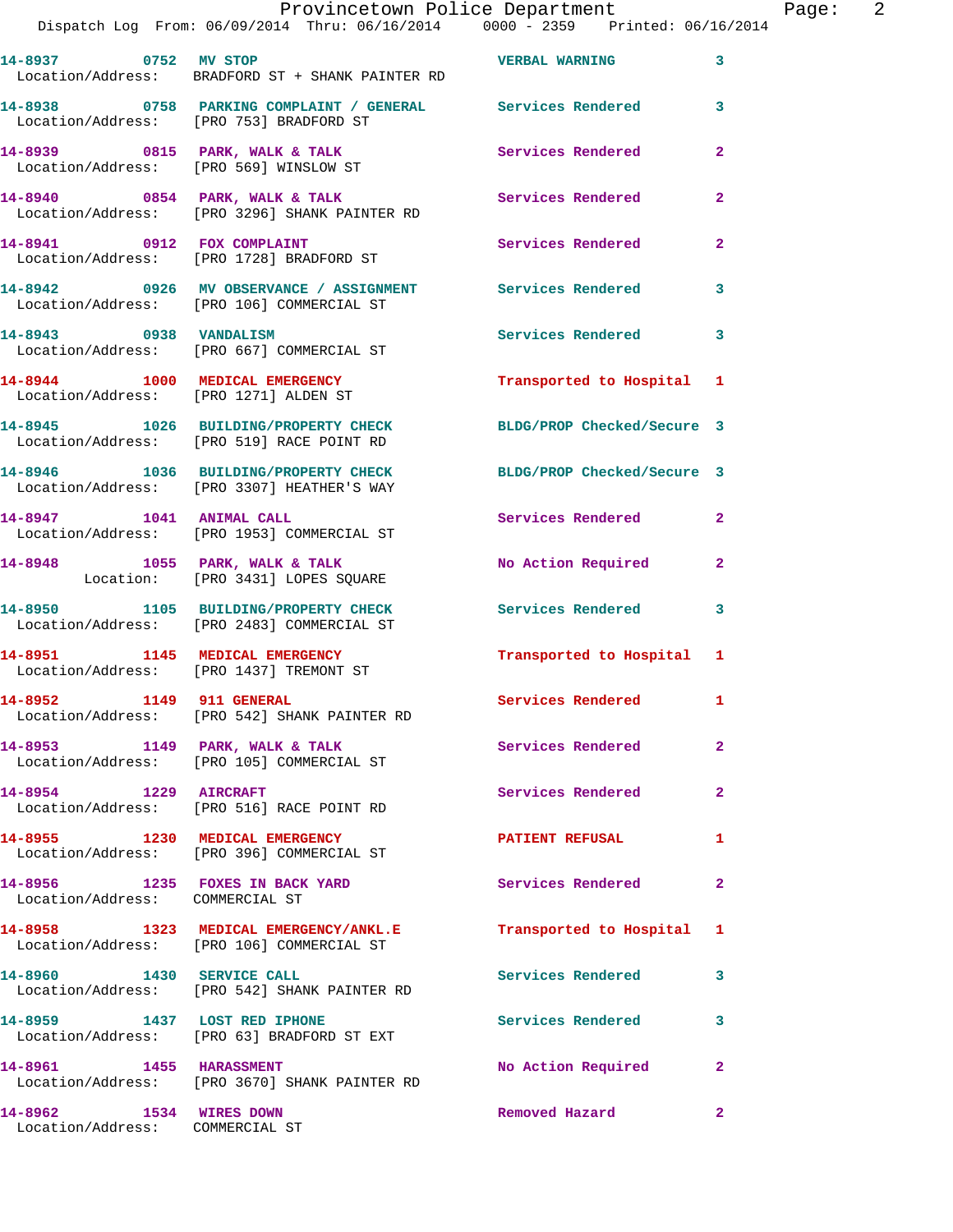|                                                                  | 14-8964 1540 FIRE, OTHER/HYDRANT<br>Location/Address: RACE RD + FRANKLIN ST          | Services Rendered          | $\mathbf{1}$            |
|------------------------------------------------------------------|--------------------------------------------------------------------------------------|----------------------------|-------------------------|
|                                                                  | 14-8963 1545 FIRE ALARM MALFUNCTION<br>Location/Address: [PRO 3619] COMMERCIAL ST    | No Action Required         | $\mathbf{1}$            |
|                                                                  | 14-8965 1702 MV ACCIDENT/MINOR<br>Location/Address: [PRO 3259] MACMILLAN WHARF       | <b>Services Rendered</b>   | 1                       |
| 14-8966 1819 MV STOP<br>Location/Address: [PRO 2101] SNAIL RD    |                                                                                      | <b>VERBAL WARNING</b>      | 3                       |
| 14-8967 1853 MV DISABLED<br>Location/Address: ROUTE 6 + SNAIL RD |                                                                                      | No Action Required         | $\overline{2}$          |
| 14-8968 1909 ASSIST CITIZEN                                      | Location/Address: [PRO 539] SHANK PAINTER RD                                         | <b>Services Rendered</b>   | 3                       |
| 14-8969 1910 MV COMPLAINT                                        | Location/Address: COMMERCIAL ST + GOSNOLD ST                                         | Services Rendered          | $\overline{2}$          |
| 14-8970 1911 LOST NIKON CAMERA                                   | Location/Address: [PRO 105] COMMERCIAL ST                                            | <b>Services Rendered</b>   | 3                       |
|                                                                  | 14-8971 1936 PARK, WALK & TALK<br>Location: [PRO 3431] LOPES SQUARE                  | No Action Required         | $\overline{2}$          |
| Location/Address: CONWELL ST                                     | 14-8972 2013 MV OBSERVANCE / ASSIGNMENT                                              | Services Rendered          | 3                       |
|                                                                  | 14-8973 2052 BUILDING/PROPERTY CHECK<br>Location/Address: [PRO 175] COMMERCIAL ST    | BLDG/PROP Checked/Secure 3 |                         |
|                                                                  | 14-8974 2125 BUILDING/PROPERTY CHECK<br>Location/Address: [PRO 175] COMMERCIAL ST    | BLDG/PROP Checked/Secure 3 |                         |
|                                                                  | 14-8975 2216 BUILDING/PROPERTY CHECK<br>Location/Address: [PRO 182] COMMERCIAL ST    | BLDG/PROP Checked/Secure 3 |                         |
|                                                                  | 14-8976 2320 BUILDING/PROPERTY CHECK<br>Location/Address: [PRO 2500] COMMERCIAL ST   | BLDG/PROP Checked/Secure 3 |                         |
| 14-8977                                                          | 2326 BUILDING/PROPERTY CHECK<br>Location/Address: [PRO 3256] COMMERCIAL ST           | BLDG/PROP Checked/Secure 3 |                         |
|                                                                  | 14-8978 2329 BUILDING/PROPERTY CHECK<br>Location/Address: [PRO 530] SHANK PAINTER RD | BLDG/PROP Checked/Secure 3 |                         |
| For Date: $06/10/2014$ - Tuesday                                 |                                                                                      |                            |                         |
| Location/Address: SHANK PAINTER RD                               |                                                                                      | <b>Services Rendered</b>   | $\overline{\mathbf{3}}$ |
| Location/Address: [PRO 16] BRADFORD ST                           | 14-8980 0032 BUILDING/PROPERTY CHECK                                                 | BLDG/PROP Checked/Secure 3 |                         |
| Location/Address: [PRO 2520] PRINCE ST                           | 14-8981 0125 BUILDING/PROPERTY CHECK                                                 | <b>Services Rendered</b>   | 3                       |
|                                                                  | 14-8982 0154 PARK, WALK & TALK<br>Location/Address: [PRO 165] COMMERCIAL ST          | Services Rendered          | $\mathbf{2}$            |
| Location/Address: [PRO 16] BRADFORD ST                           | 14-8983 0156 BUILDING/PROPERTY CHECK                                                 | BLDG/PROP Checked/Secure 3 |                         |
|                                                                  | 14-8984 0509 BUILDING/PROPERTY CHECK<br>Location/Address: [PRO 444] HIGH POLE HILL   | <b>Services Rendered</b>   | 3                       |
| 14-8985                                                          | 0526 BUILDING/PROPERTY CHECK                                                         | BLDG/PROP Checked/Secure 3 |                         |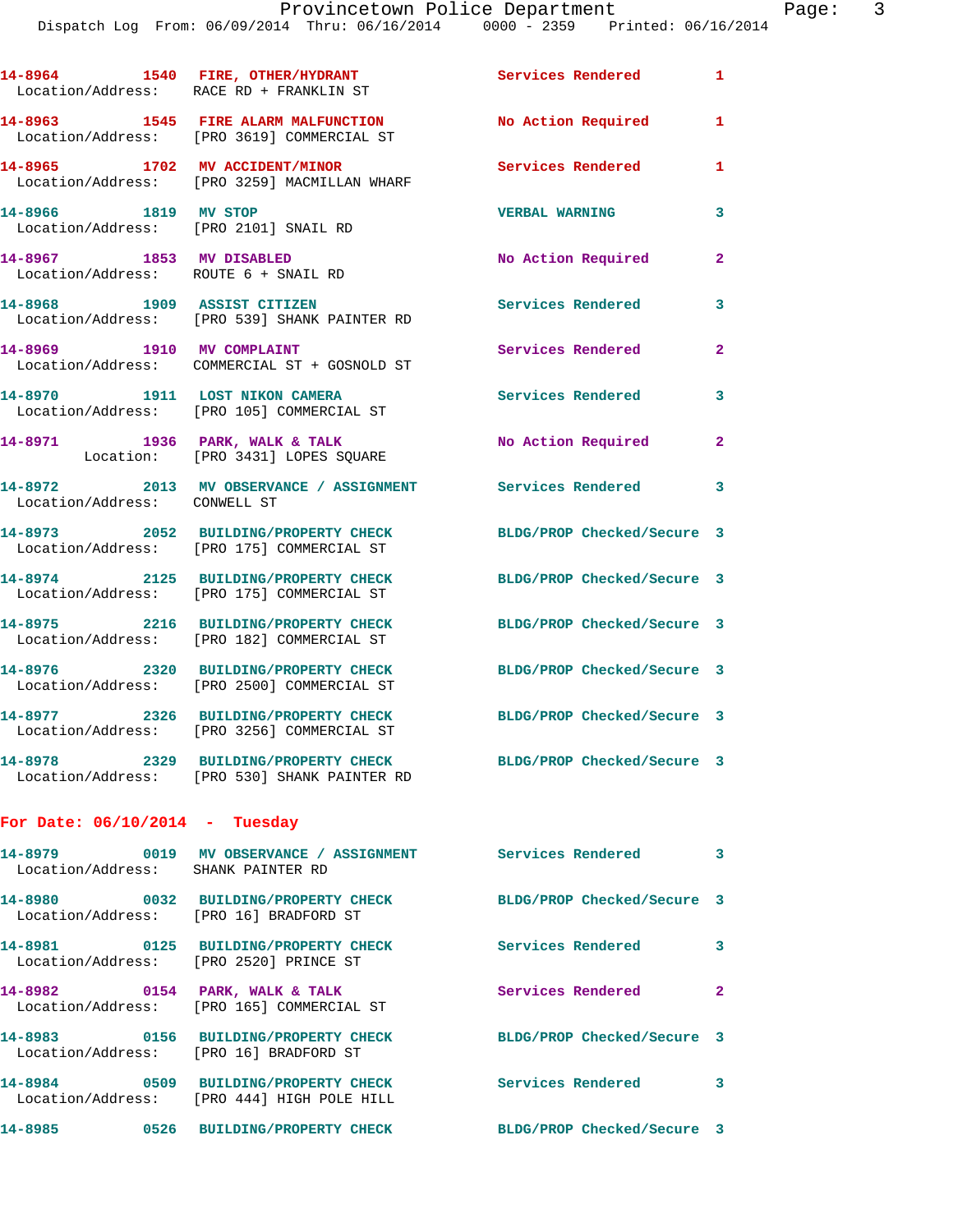|                                                                | Dispatch Log From: 06/09/2014 Thru: 06/16/2014 0000 - 2359 Printed: 06/16/2014                                | Provincetown Police Department                                                                                 |                | Page: 4 |  |
|----------------------------------------------------------------|---------------------------------------------------------------------------------------------------------------|----------------------------------------------------------------------------------------------------------------|----------------|---------|--|
|                                                                | Location/Address: [PRO 519] RACE POINT RD                                                                     |                                                                                                                |                |         |  |
|                                                                | 14-8986 0527 TTY TEST CALL<br>Location/Address: [PRO 542] SHANK PAINTER RD                                    | Services Rendered 1                                                                                            |                |         |  |
|                                                                | 14-8987 0603 LOBBY TRAFFIC<br>Location/Address: [PRO 542] SHANK PAINTER RD                                    | Services Rendered 2                                                                                            |                | 13      |  |
|                                                                | 14-8988 0737 BUILDING/PROPERTY CHECK BLDG/PROP Checked/Secure 3<br>Location/Address: [PRO 2483] COMMERCIAL ST |                                                                                                                |                |         |  |
| 14-8989 0740 COMPLAINT<br>Location/Address: [PRO 2513] ROUTE 6 |                                                                                                               | SPOKEN TO THE STATE OF THE SPOKEN TO                                                                           | 3              |         |  |
|                                                                | 14-8990 0813 SCHOOL CROSSING<br>Location/Address: [PRO 569] WINSLOW ST                                        | Services Rendered 3                                                                                            |                |         |  |
|                                                                | 14-8991 0849 ALARM - FIRE<br>Location/Address: [PRO 1792] BRADFORD ST                                         | False Alarm and the state of the state of the state of the state of the state of the state of the state of the | 1              |         |  |
|                                                                | 14-8992 0903 MV OBSERVANCE / ASSIGNMENT Services Rendered<br>Location/Address: [PRO 106] COMMERCIAL ST        |                                                                                                                | $\mathbf{3}$   |         |  |
| 14-8993 0910 ANIMAL CALL<br>Location/Address: OLD COLONY WAY   |                                                                                                               | <b>Services Rendered</b>                                                                                       | $\overline{2}$ |         |  |
|                                                                | 14-8994 0920 STREET SWEEP<br>Location/Address: [PRO 346] COMMERCIAL ST                                        | <b>Vehicle Towed</b>                                                                                           | $\mathbf{2}$   |         |  |
|                                                                | 14-8995 1003 REASSURANCE CHECK<br>Location/Address: [PRO 3632] COMMERCIAL ST                                  | Services Rendered 3                                                                                            |                |         |  |
| Location/Address: COMMERCIAL ST                                | 14-8996 1037 KEEP THE PEACE                                                                                   | Services Rendered                                                                                              | $\mathbf{2}$   |         |  |
|                                                                | 14-8998 1101 911 HANGUP<br>Location/Address: [PRO 105] COMMERCIAL ST                                          | Services Rendered 1                                                                                            |                |         |  |
|                                                                | 14-8999 1230 BUILDING/PROPERTY CHECK<br>Location/Address: [PRO 2490] PROVINCELANDS RD                         | <b>Services Rendered</b>                                                                                       | 3              |         |  |
| 1323 DISORDERLY<br>14-9000                                     | Location/Address: [PRO 569] WINSLOW ST                                                                        | Services Rendered 2                                                                                            |                |         |  |
| 14-9001 1336 911 MISDIAL                                       | Location/Address: [PRO 52] BRADFORD ST                                                                        | Services Rendered                                                                                              | 1              |         |  |
|                                                                | 14-9002 1343 ASSIST AGENCY<br>Location/Address: [PRO 1564] CONWELL ST                                         | <b>Services Rendered</b>                                                                                       | $\mathbf{3}$   |         |  |
|                                                                | 14-9003 1604 ALARM - GENERAL<br>Location/Address: [PRO 440] HARRY KEMP WAY                                    | False Alarm <b>Exercise Service Service</b>                                                                    | 1              |         |  |
| Location/Address: STANDISH ST                                  | 14-9005 1624 PARKING COMPLAINT / GENERAL No Action Required 3                                                 |                                                                                                                |                |         |  |
|                                                                | 14-9006 1721 FLIGHT COVERAGE<br>Location/Address: [PRO 516] RACE POINT RD                                     | Services Rendered                                                                                              | $\mathbf{2}$   |         |  |
|                                                                | 14-9007 1727 MEDICAL EMERGENCY<br>Location/Address: [PRO 2219] COMMERCIAL ST                                  | Transported to Hospital 1                                                                                      |                |         |  |
| Location/Address: WEST VINE ST                                 | 14-9008 1838 TRAFFIC CONTROL                                                                                  | Services Rendered 3                                                                                            |                |         |  |
| Location/Address: COMMERCIAL ST                                | 14-9009 1909 MEDICAL EMERGENCY                                                                                | Transported to Hospital 1                                                                                      |                |         |  |
|                                                                | 14-9010 1919 BUILDING/PROPERTY CHECK<br>Location/Address: [PRO 2483] COMMERCIAL ST                            | BLDG/PROP Checked/Secure 3                                                                                     |                |         |  |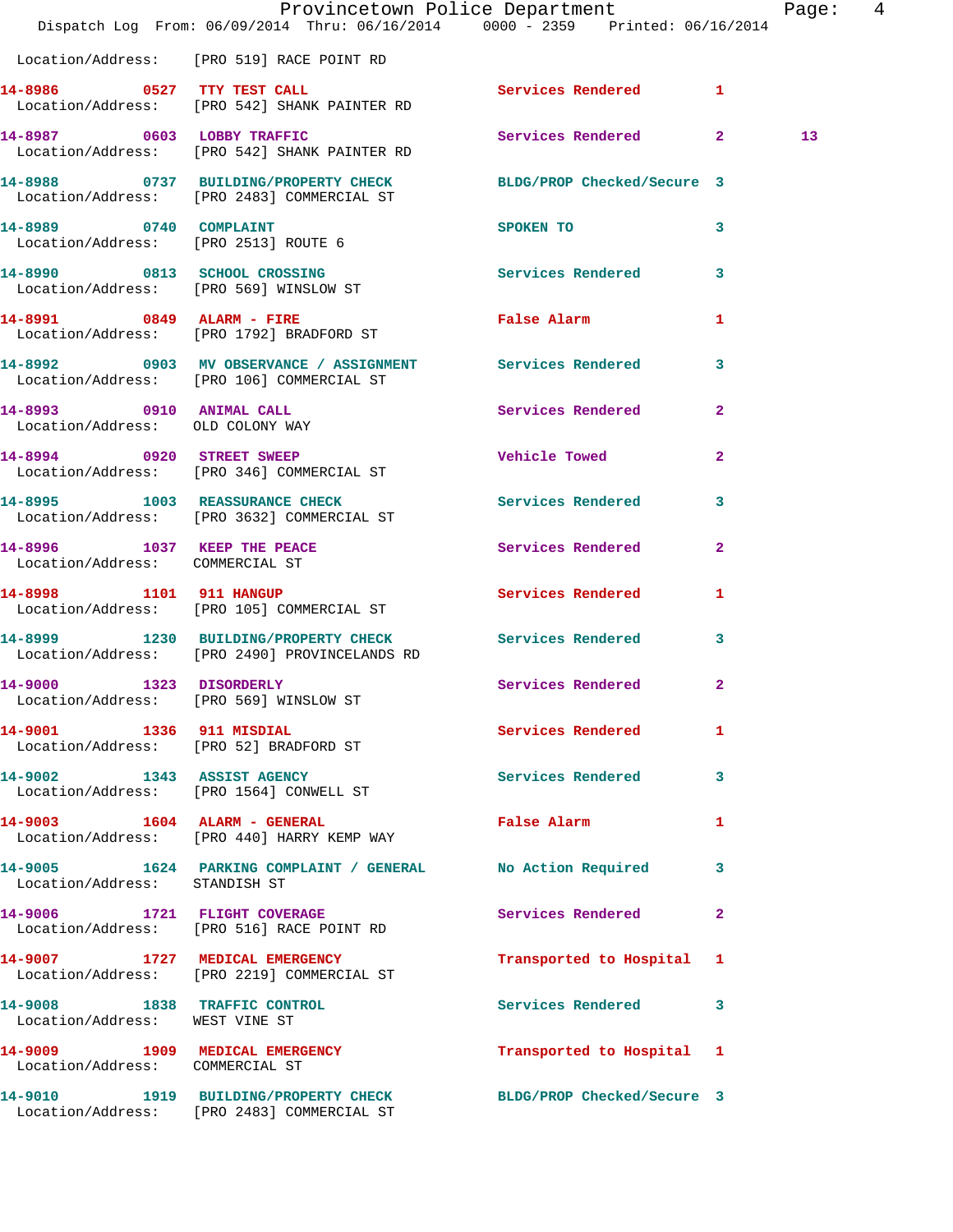|                                                                    | Provincetown Police Department<br>Dispatch Log From: 06/09/2014 Thru: 06/16/2014 0000 - 2359 Printed: 06/16/2014 |                            |              |
|--------------------------------------------------------------------|------------------------------------------------------------------------------------------------------------------|----------------------------|--------------|
|                                                                    | 14-9011 1929 BUILDING/PROPERTY CHECK BLDG/PROP Checked/Secure 3<br>Location/Address: [PRO 530] SHANK PAINTER RD  |                            |              |
|                                                                    | 14-9012 1933 SUSPICIOUS ACTIVITY<br>Location/Address: [PRO 2645] SHANK PAINTER RD                                | Unfounded                  | $\mathbf{2}$ |
|                                                                    | 14-9013 1952 BUILDING/PROPERTY CHECK<br>Location/Address: [PRO 3609] COMMERCIAL ST                               | BLDG/PROP Checked/Secure 3 |              |
|                                                                    | 14-9014 1957 BUILDING/PROPERTY CHECK<br>Location/Address: [PRO 175] COMMERCIAL ST                                | BLDG/PROP Checked/Secure 3 |              |
|                                                                    | 14-9015 2003 PARK, WALK & TALK<br>Location/Address: [PRO 3442] COMMERCIAL ST                                     | Services Rendered          | $\mathbf{2}$ |
| 14-9016 2004 ANIMAL CALL<br>Location/Address: BRADFORD ST          |                                                                                                                  | SPOKEN TO                  | $\mathbf{2}$ |
|                                                                    | 14-9017 2035 BUILDING/PROPERTY CHECK BLDG/PROP Checked/Secure 3<br>Location/Address: [PRO 1638] COMMERCIAL ST    |                            |              |
|                                                                    | 14-9018 2042 BUILDING/PROPERTY CHECK<br>Location/Address: [PRO 182] COMMERCIAL ST                                | BLDG/PROP Checked/Secure 3 |              |
|                                                                    | 14-9019 2046 BUILDING/PROPERTY CHECK<br>Location/Address: [PRO 306] COMMERCIAL ST                                | BLDG/PROP Checked/Secure 3 |              |
| 14-9020 2057 MEDICAL EMERGENCY<br>Location/Address: HARRY KEMP WAY |                                                                                                                  | Transported to Hospital    | 1            |
|                                                                    | 14-9021 2104 LOST DRUGS/FOUND<br>Location/Address: [PRO 1905] BRADFORD ST                                        | Investigated               | 3            |
|                                                                    | 14-9022 2116 BUILDING/PROPERTY CHECK<br>Location/Address: [PRO 3292] COMMERCIAL ST                               | BLDG/PROP Checked/Secure 3 |              |
| 14-9023 2216 MEDICAL EMERGENCY                                     | Location/Address: [PRO 1616] BANGS ST                                                                            | Transported to Hospital    | 1            |
|                                                                    | 14-9024 2302 BUILDING/PROPERTY CHECK<br>Location/Address: [PRO 3307] HEATHER'S WAY                               | Services Rendered          | 3            |
|                                                                    | 14-9025 2314 BUILDING/PROPERTY CHECK<br>Location/Address: [PRO 2500] COMMERCIAL ST                               | BLDG/PROP Checked/Secure 3 |              |
|                                                                    | 14-9026 2319 PARK, WALK & TALK<br>Location/Address: [PRO 105] COMMERCIAL ST                                      | Services Rendered          | $\mathbf{2}$ |
|                                                                    | 14-9027 2320 PARK, WALK & TALK<br>Location/Address: [PRO 105] COMMERCIAL ST                                      | Services Rendered          | $\mathbf{2}$ |
|                                                                    | 14-9028 2335 BUILDING/PROPERTY CHECK BLDG/PROP Checked/Secure 3<br>Location/Address: [PRO 1638] COMMERCIAL ST    |                            |              |
| For Date: $06/11/2014$ - Wednesday                                 |                                                                                                                  |                            |              |
|                                                                    | 14-9029 0001 MV OBSERVANCE / ASSIGNMENT NO Action Required<br>Location/Address: [PRO 2577] BRADFORD ST           |                            | 3            |
| Location/Address: SHANK PAINTER RD                                 | 14-9030 0029 MV OBSERVANCE / ASSIGNMENT Services Rendered                                                        |                            | 3            |
|                                                                    | 14-9031 0037 MV STOP/VERBAL 90/6, 90/9 VERBAL WARNING<br>Location/Address: ROUTE 6 + SHANK PAINTER RD            |                            | 3            |
|                                                                    | 14-9032 0148 MV OBSERVANCE / ASSIGNMENT Services Rendered<br>Location/Address: BRADFORD ST + HIGH POLE HILL      |                            | 3            |

**14-9033 0201 ANIMAL NOISE Could Not Locate 2**  Location/Address: [PRO 2186] BRADFORD ST

Page:  $5$ <br>014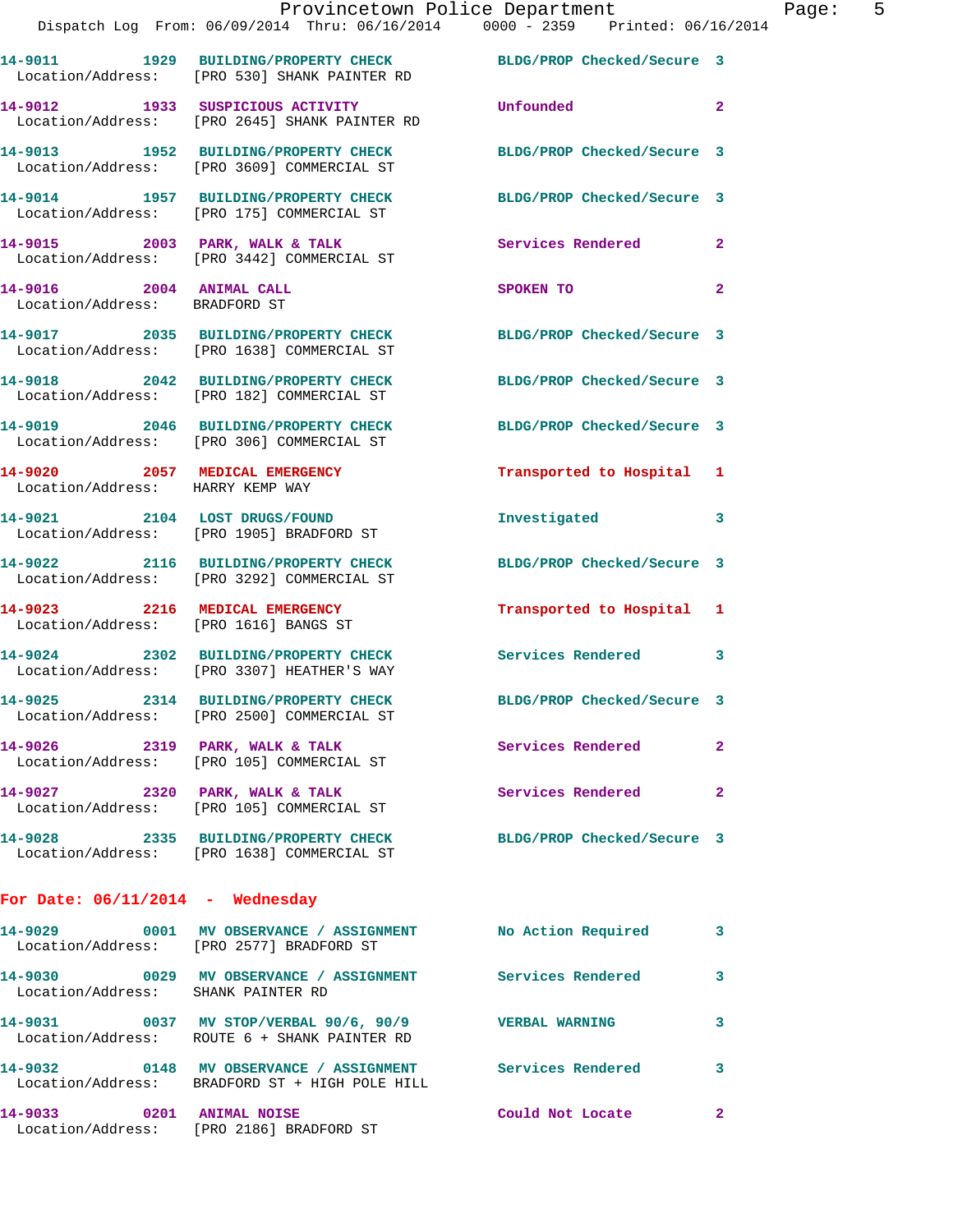|                                                             | 14-9034 0230 BY-LAW VIOLATION<br>Location/Address: [PRO 526] RYDER ST EXT                                    | <b>VERBAL WARNING</b>      | $\mathbf{2}$ |    |
|-------------------------------------------------------------|--------------------------------------------------------------------------------------------------------------|----------------------------|--------------|----|
|                                                             | 14-9035 0340 BUILDING/PROPERTY CHECK BLDG/PROP Checked/Secure 3<br>Location/Address: [PRO 175] COMMERCIAL ST |                            |              |    |
|                                                             | 14-9036 0356 BUILDING/PROPERTY CHECK<br>Location/Address: [PRO 2483] COMMERCIAL ST                           | Services Rendered          | 3            |    |
|                                                             | 14-9037 0511 MV OBSERVANCE / ASSIGNMENT Services Rendered<br>Location/Address: ROUTE 6 + SNAIL RD            |                            | 3            |    |
|                                                             | 14-9038 0513 BUILDING/PROPERTY CHECK Services Rendered<br>Location/Address: [PRO 3430] COMMERCIAL ST         |                            | 3            |    |
|                                                             | 14-9039 		 0552 MV OBSERVANCE / ASSIGNMENT Services Rendered<br>Location/Address: SHANK PAINTER RD           |                            | 3            |    |
|                                                             | 14-9040 0613 LOBBY TRAFFIC<br>Location/Address: [PRO 542] SHANK PAINTER RD                                   | Services Rendered 2        |              | 16 |
|                                                             | 14-9041 0633 MEDICAL EMERGENCY<br>Location/Address: [PRO 885] CONWAY ST                                      | Transported to Hospital 1  |              | 1  |
|                                                             | 14-9043 0721 BUILDING/PROPERTY CHECK<br>Location/Address: [PRO 3259] MACMILLAN WHARF                         | BLDG/PROP Checked/Secure 3 |              |    |
| 14-9044 0732 FOX COMPLAINT<br>Location/Address: BRADFORD ST |                                                                                                              | <b>SPOKEN TO</b>           | $\mathbf{2}$ |    |
|                                                             | 14-9045 0800 PARK, WALK & TALK<br>Location: [PRO 3431] LOPES SQUARE                                          | <b>Services Rendered</b>   | $\mathbf{2}$ |    |
|                                                             | 14-9046 0803 OFF AT THE SCHOOL<br>Location/Address: [PRO 569] WINSLOW ST                                     | <b>Services Rendered</b>   | 3            |    |
|                                                             | 14-9047 0828 BUILDING/PROPERTY CHECK BLDG/PROP Checked/Secure 3<br>Location/Address: [PRO 3287] ROUTE 6      |                            |              |    |
|                                                             | 14-9048 0845 ANIMAL CALL<br>Location/Address: [PRO 87] CENTER ST                                             | <b>VERBAL WARNING</b>      | 2            |    |
| 14-9049 0852 MV STOP                                        | Location/Address: [PRO 542] SHANK PAINTER RD                                                                 | <b>VERBAL WARNING</b>      | 3            |    |
|                                                             | 14-9050 0906 MEDICAL EMERGENCY/DOT<br>Location/Address: [PRO 3222] ALDEN ST                                  | Transported to Hospital 1  |              |    |
| 14-9051 0915 ASSIST CITIZEN                                 | Location/Address: [PRO 3296] SHANK PAINTER RD                                                                | Services Rendered          | 3            |    |
| 14-9053 0950 COMPLAINT                                      | Location/Address: [PRO 80] CARVER ST                                                                         | Services Rendered          | 3            |    |
|                                                             | 14-9054 1028 BUILDING/PROPERTY CHECK<br>Location/Address: [PRO 519] RACE POINT RD                            | BLDG/PROP Checked/Secure 3 |              |    |
|                                                             | 14-9055 1114 BUILDING/PROPERTY CHECK<br>Location/Address: [PRO 571] ALDEN ST                                 | BLDG/PROP Checked/Secure 3 |              |    |
| 14-9056 1136 COMPLAINT<br>Location/Address: COMMERCIAL ST   |                                                                                                              | SPOKEN TO                  | 3            |    |
|                                                             | 14-9057 1140 ANIMAL CALL<br>Location/Address: [PRO 94] BRADFORD ST                                           | Unfounded                  | 2            |    |
| 14-9058 1214 COMPLAINT                                      | Location/Address: [PRO 1004] NELSON AVE                                                                      | Services Rendered          | 3            |    |
| 14-9059                                                     | 1244 PARK, WALK & TALK                                                                                       | Services Rendered          | 2            |    |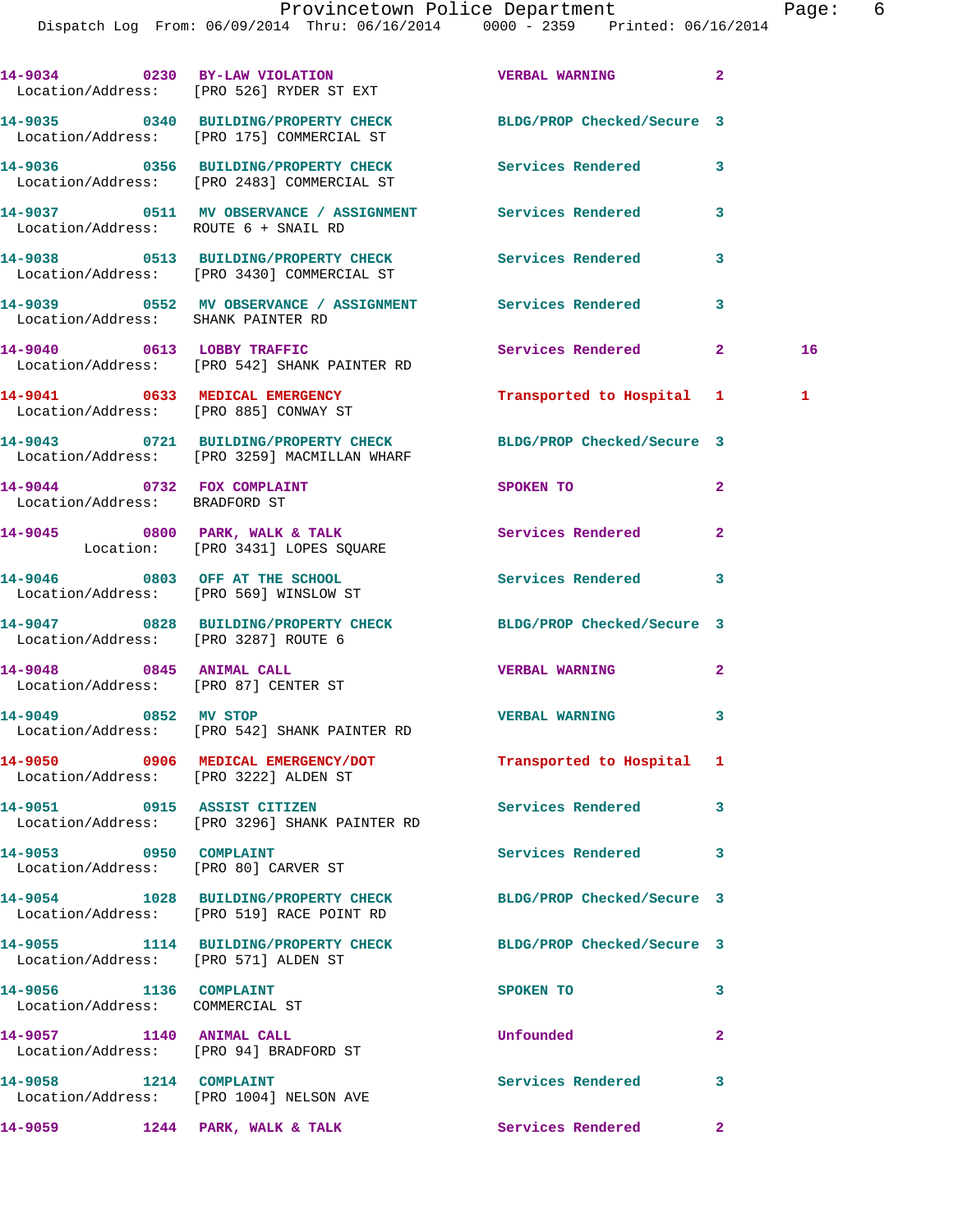|                                        | Provincetown Police Department<br>Dispatch Log From: 06/09/2014 Thru: 06/16/2014 0000 - 2359 Printed: 06/16/2014 |                            |                |
|----------------------------------------|------------------------------------------------------------------------------------------------------------------|----------------------------|----------------|
|                                        | Location: [PRO 3431] LOPES SQUARE                                                                                |                            |                |
|                                        | 14-9060 1348 PARK, WALK & TALK Services Rendered<br>Location/Address: [PRO 1202] COMMERCIAL ST                   |                            | $\overline{2}$ |
|                                        | 14-9061 1400 LOST RED WALLET<br>Location/Address: [PRO 542] SHANK PAINTER RD                                     | Services Rendered          | 3              |
|                                        | 14-9062 1404 FOUND PURSE/RETURNED Services Rendered<br>Location/Address: [PRO 542] SHANK PAINTER RD              |                            | 3              |
| 14-9063 1432 911 ABANDONED             | Location/Address: [PRO 3222] ALDEN ST                                                                            | <b>Services Rendered</b>   | 1              |
|                                        | 14-9064 1504 FALL/EVALUATION<br>Location/Address: [PRO 2618] COMMERCIAL ST                                       | PATIENT REFUSAL            | 1              |
|                                        | 14-9065 1506 RESIDENTIAL ALARM<br>Location/Address: [PRO 3836] BAYBERRY AVE                                      | BLDG/PROP Checked/Secure 1 |                |
|                                        | 14-9066 1514 RESIDENTIAL ALARM<br>Location/Address: [PRO 3925] BLUEBERRY AVE                                     | BLDG/PROP Checked/Secure 1 |                |
| 14-9067 1524 COMPLAINT                 | Location/Address: [PRO 3848] COMMERCIAL ST                                                                       | SPOKEN TO                  | 3              |
| 14-9068 1538 THREATS                   | Location/Address: [PRO 60] BRADFORD ST                                                                           | <b>SPOKEN TO</b>           | $\overline{2}$ |
|                                        | 14-9069 1555 LOST CELLPHONE<br>Location/Address: [PRO 2271] PLEASANT ST                                          | Services Rendered          | 3              |
|                                        | 14-9070 1612 SERVE RESTRAINING ORDER<br>Location/Address: [PRO 3432] COMMERCIAL ST                               | Could Not Locate           | $\overline{2}$ |
| 14-9071 1639 DOG BITE                  | Location/Address: [PRO 1403] NELSON AVE                                                                          | Services Rendered          | $\mathbf{2}$   |
| Location/Address: [PRO 52] BRADFORD ST | 14-9072 1859 CHEST PAINS/TRANSPORT                                                                               | Transported to Hospital 1  |                |
|                                        | 14-9073 1933 BUILDING/PROPERTY CHECK<br>Location/Address: [PRO 175] COMMERCIAL ST                                | BLDG/PROP Checked/Secure 3 |                |
|                                        | 14-9074 1935 BUILDING/PROPERTY CHECK<br>Location/Address: [PRO 2206] COMMERCIAL ST                               | BLDG/PROP Checked/Secure 3 |                |
| 14-9075 1954 FOOT PATROL               | Location/Address: [PRO 105] COMMERCIAL ST                                                                        | Services Rendered          | $\mathbf{2}$   |
|                                        | 14-9076 2037 BUILDING/PROPERTY CHECK<br>Location/Address: [PRO 306] COMMERCIAL ST                                | BLDG/PROP Checked/Secure 3 |                |
| 14-9078 2100 LOST BRIEFCASE            | Location/Address: [PRO 2158] COMMERCIAL ST                                                                       | <b>Services Rendered</b>   | 3              |
|                                        | 14-9079 2115 BUILDING/PROPERTY CHECK<br>Location/Address: [PRO 1638] COMMERCIAL ST                               | BLDG/PROP Checked/Secure 3 |                |
|                                        | 14-9080 2204 BUILDING/PROPERTY CHECK<br>Location/Address: [PRO 530] SHANK PAINTER RD                             | BLDG/PROP Checked/Secure 3 |                |
|                                        | 14-9081 2219 BUILDING/PROPERTY CHECK<br>Location/Address: [PRO 440] HARRY KEMP WAY                               | BLDG/PROP Checked/Secure 3 |                |
| For Date: $06/12/2014$ - Thursday      |                                                                                                                  |                            |                |

## **14-9082 0000 PARK, WALK & TALK Services Rendered 2**

Location/Address: [PRO 105] COMMERCIAL ST

Page: 7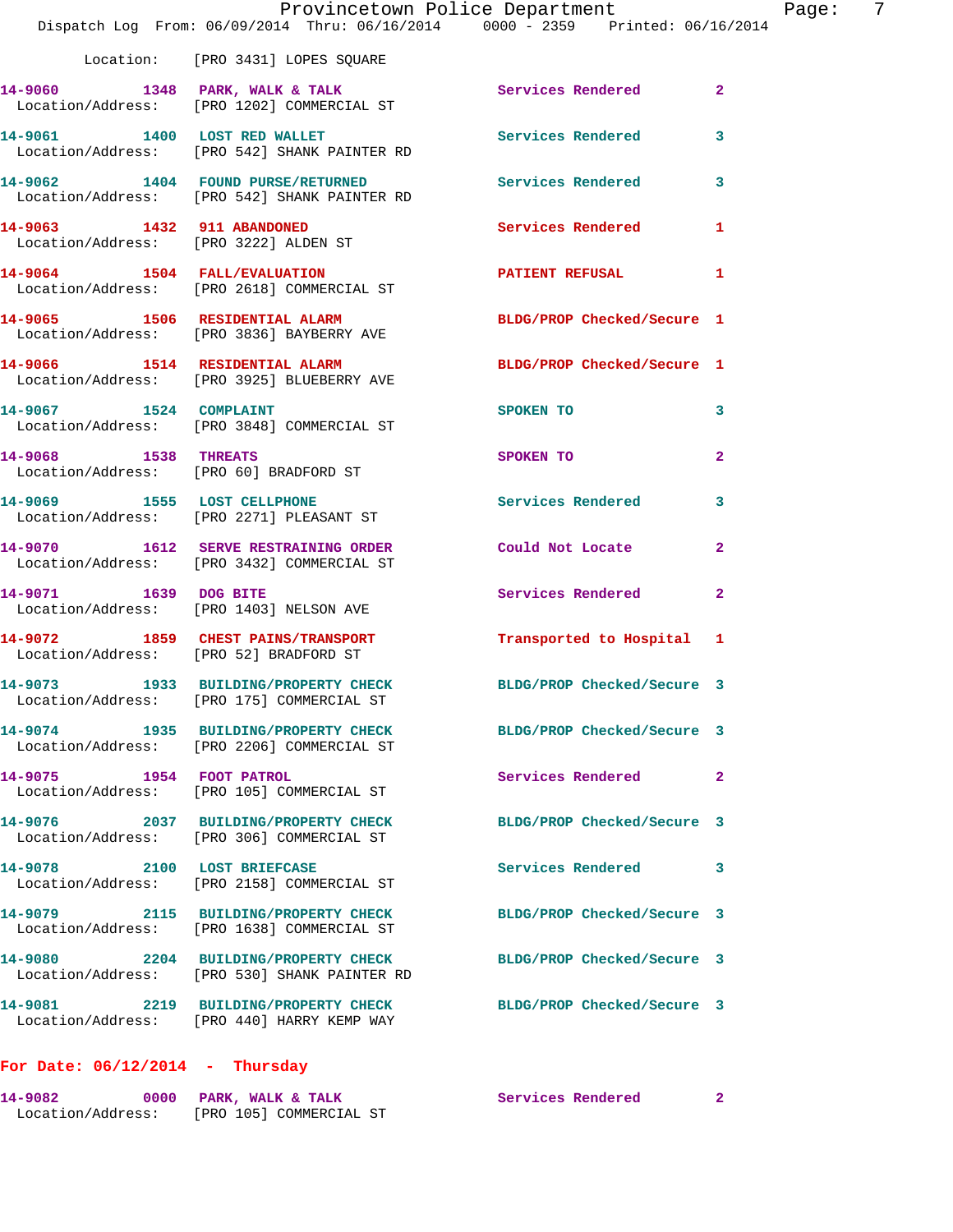|                                                        | Provincetown Police Department<br>Dispatch Log From: 06/09/2014 Thru: 06/16/2014 0000 - 2359 Printed: 06/16/2014 |                          |              | Page: 8 |  |
|--------------------------------------------------------|------------------------------------------------------------------------------------------------------------------|--------------------------|--------------|---------|--|
|                                                        | 14-9084 0037 LOBBY TRAFFIC Services Rendered 2<br>Location/Address: [PRO 542] SHANK PAINTER RD                   |                          |              | 25      |  |
|                                                        | Location/Address: [PRO 78] BRADFORD ST                                                                           |                          |              |         |  |
|                                                        | 14-9087 0203 HARASSMENT/209A VIOLATION Could Not Locate<br>Location/Address: [PRO 1004] NELSON AVE               |                          | $\mathbf{2}$ |         |  |
|                                                        |                                                                                                                  | Services Rendered 3      |              |         |  |
|                                                        | 14-9089 0257 BUILDING/PROPERTY CHECK BLDG/PROP Checked/Secure 3<br>Location/Address: [PRO 2897] RACE POINT RD    |                          |              |         |  |
| 14-9090 0516 LOST DOG<br>Location/Address: MECHANIC ST |                                                                                                                  | <b>Services Rendered</b> | $\mathbf{2}$ |         |  |
|                                                        | 14-9091 0742 BUILDING/PROPERTY CHECK Services Rendered 3<br>Location/Address: [PRO 2898] JEROME SMITH RD         |                          |              |         |  |
| Location/Address: [PRO 3287] ROUTE 6                   | 14-9092 0754 BUILDING/PROPERTY CHECK BLDG/PROP Checked/Secure 3                                                  |                          |              |         |  |
|                                                        | 14-9093 0802 BUILDING/PROPERTY CHECK BLDG/PROP Checked/Secure 3<br>Location/Address: [PRO 447] JEROME SMITH RD   |                          |              |         |  |
|                                                        | 14-9094 0809 PARKING COMPLAINT / GENERAL Citation/Warning Issued 3<br>Location/Address: [PRO 105] COMMERCIAL ST  |                          |              |         |  |
|                                                        | 14-9095 0810 SCHOOL CROSSING<br>Location/Address: [PRO 569] WINSLOW ST                                           | Services Rendered 3      |              |         |  |
|                                                        | 14-9096 0919 PARKING COMPLAINT / GENERAL Services Rendered<br>Location/Address: [PRO 1005] NELSON AVE            |                          | 3            |         |  |
| Refer To Arrest: 14-83-AR                              | 14-9097 1004 RESTRAINING ORDER VIOLATION Arrest(s) Made<br>Location/Address: [PRO 3432] COMMERCIAL ST            |                          | 3            |         |  |
|                                                        | 14-9098 1104 PARKING COMPLAINT / GENERAL Services Rendered<br>Location/Address: [PRO 1310] CENTER ST             |                          | 3            |         |  |
|                                                        | 14-9099 1105 ALARM - GENERAL<br>Location/Address: [PRO 863] COMMERCIAL ST                                        | False Alarm              | 1            |         |  |
|                                                        | 14-9100 1123 PARKING COMPLAINT / GENERAL Citation/Warning Issued 3<br>Location/Address: [PRO 2404] COMMERCIAL ST |                          |              |         |  |
|                                                        | 14-9101 1140 PROPERTY DAMAGE<br>Location/Address: [PRO 542] SHANK PAINTER RD                                     | Services Rendered 3      |              |         |  |
|                                                        | 14-9102 1235 ANIMAL CALL<br>Location/Address: [PRO 440] HARRY KEMP WAY                                           | Services Rendered        | $\mathbf{2}$ |         |  |
|                                                        | 14-9103 1256 FOUND MA LICENSE AND CARD Services Rendered<br>Location/Address: [PRO 542] SHANK PAINTER RD         |                          | 3            |         |  |
|                                                        | 14-9104 1337 BUILDING/PROPERTY CHECK Services Rendered<br>Location/Address: [PRO 2977] COMMERCIAL ST             |                          | 3            |         |  |
|                                                        | 14-9105 1358 PARK, WALK & TALK<br>Location/Address: COMMERCIAL ST + CARVER ST                                    | Services Rendered        | $\mathbf{2}$ |         |  |
|                                                        | 14-9106 1406 COMPLAINT<br>Location/Address: HANCOCK ST + BRADFORD ST                                             | <b>Services Rendered</b> | 3            |         |  |
|                                                        | 14-9157 1627 PARK, WALK & TALK<br>Location/Address: COMMERCIAL ST + JOHNSON ST                                   | Services Rendered        | $\mathbf{2}$ |         |  |
|                                                        | 14-9107 1645 LOST CAR KEYS/REMOTES                                                                               | <b>Services Rendered</b> | $\mathbf{3}$ |         |  |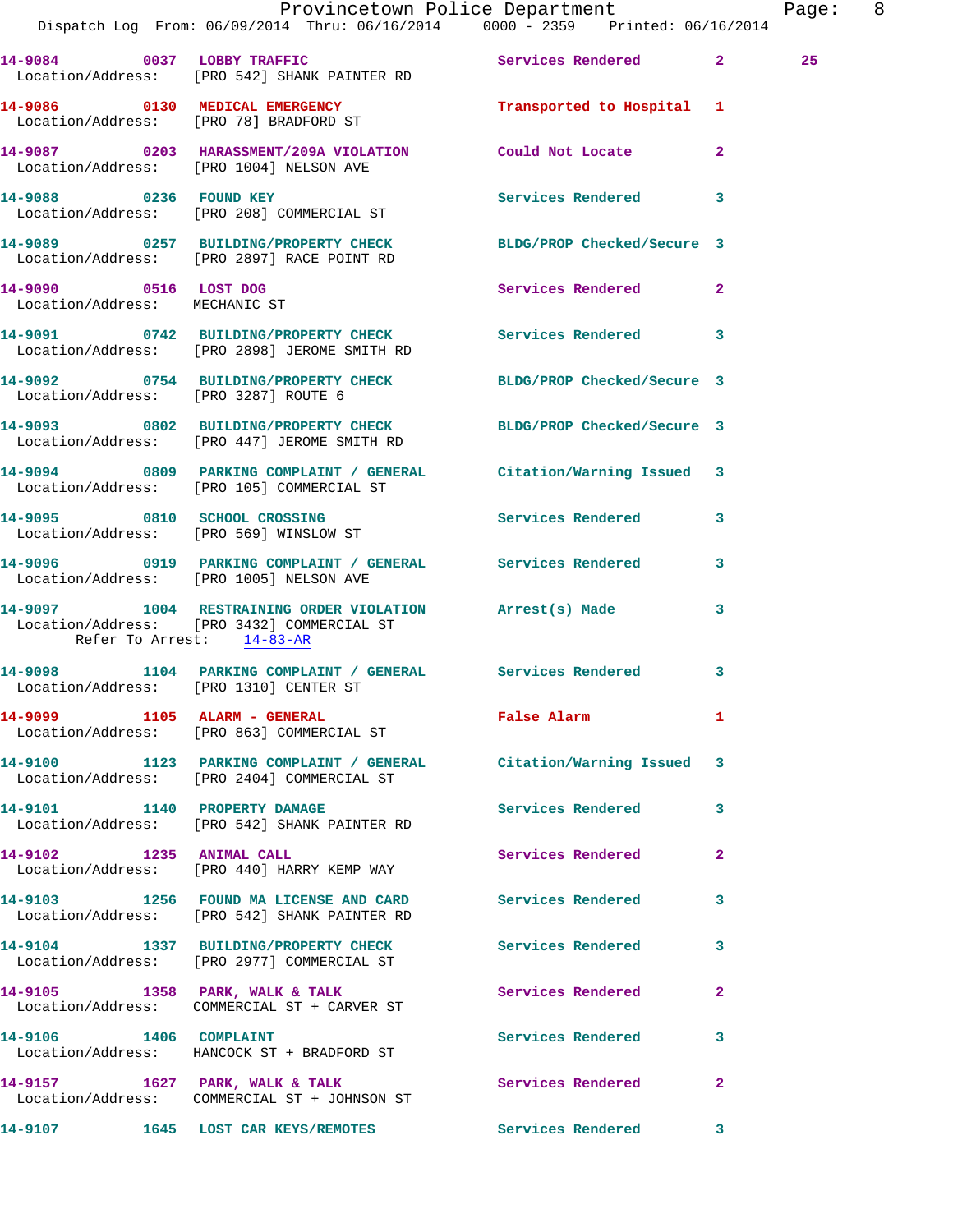|                                 |                                                                                                                 | Provincetown Police Department | Page: 9 |
|---------------------------------|-----------------------------------------------------------------------------------------------------------------|--------------------------------|---------|
|                                 | Dispatch Log From: 06/09/2014 Thru: 06/16/2014 0000 - 2359 Printed: 06/16/2014                                  |                                |         |
|                                 | Location/Address: [PRO 105] COMMERCIAL ST                                                                       |                                |         |
|                                 | 14-9108 1657 LOST BLACK WALLET Services Rendered<br>Location/Address: [PRO 3321] COMMERCIAL ST                  | $\mathbf{3}$                   |         |
|                                 | 14-9109 1727 INJURED BIRDS 3 Services Rendered 2<br>Location/Address: [PRO 116] COMMERCIAL ST                   |                                | 1       |
|                                 | 14-9110 1751 VERBAL SPEED<br>Location/Address: [PRO 2818] CONWELL ST                                            | <b>VERBAL WARNING</b><br>3     |         |
|                                 | 14-9111 1823 COMPLAINT - STREET PERFORMERS GONE ON ARRIVAL<br>Location/Address: [PRO 3230] COMMERCIAL ST        | 3                              |         |
| 14-9112 1844 MV TOW             | Location/Address: [PRO 724] BRADFORD ST                                                                         | Vehicle Towed<br>$\mathbf{2}$  |         |
|                                 | 14-9113 1905 MV COMPLAINT/LICENSING SPOKEN TO<br>Location/Address: [PRO 105] COMMERCIAL ST                      | $\mathbf{2}$                   |         |
|                                 | 14-9114 1913 COMPLAINT - STREET PERFORMERS SPOKEN TO<br>Location/Address: [PRO 3292] COMMERCIAL ST              | 3                              |         |
|                                 | 14-9115 1953 BUILDING/PROPERTY CHECK BLDG/PROP Checked/Secure 3<br>Location/Address: [PRO 1638] COMMERCIAL ST   |                                |         |
|                                 | 14-9116 2021 BUILDING/PROPERTY CHECK BLDG/PROP Checked/Secure 3<br>Location/Address: [PRO 175] COMMERCIAL ST    |                                |         |
|                                 | 14-9118 2041 DISORDERLY<br>Location/Address: [PRO 3276] COMMERCIAL ST                                           | SPOKEN TO<br>$\mathbf{2}$      |         |
|                                 | 14-9119 2048 BUILDING/PROPERTY CHECK BLD/PROP CHECKED UNSECUR 3<br>Location/Address: [PRO 2543] MACMILLAN WHARF |                                |         |
|                                 | 14-9120 2057 COMPLAINT - STREET PERFORMERS SPOKEN TO<br>Location/Address: [PRO 214] COMMERCIAL ST               | 3                              |         |
|                                 | 14-9121 2101 BUILDING/PROPERTY CHECK BLDG/PROP Checked/Secure 3<br>Location/Address: [PRO 447] JEROME SMITH RD  |                                |         |
| 14-9122 2107 FALL/RESCUE        | Location/Address: [PRO 1174] WINTHROP ST                                                                        | Transported to Hospital 1      |         |
| 14-9125 2245 COMPLAINT          | Location/Address: [PRO 425] COURT ST                                                                            | No Action Required<br>3        |         |
|                                 | 14-9124 2331 BUILDING/PROPERTY CHECK<br>Location/Address: [PRO 3256] COMMERCIAL ST                              | BLDG/PROP Checked/Secure 3     |         |
|                                 | 14-9126 2345 BUILDING/PROPERTY CHECK BLDG/PROP Checked/Secure 3<br>Location/Address: [PRO 447] JEROME SMITH RD  |                                |         |
|                                 | 14-9127 2353 BUILDING/PROPERTY CHECK<br>Location/Address: [PRO 2483] COMMERCIAL ST                              | BLDG/PROP Checked/Secure 3     |         |
| For Date: $06/13/2014$ - Friday |                                                                                                                 |                                |         |
|                                 | 14-9128 0002 BUILDING/PROPERTY CHECK BLDG/PROP Checked/Secure 3<br>Location/Address: [PRO 488] MAYFLOWER AVE    |                                |         |
|                                 | 14-9129 0013 BUILDING/PROPERTY CHECK Services Rendered<br>Location/Address: [PRO 3430] COMMERCIAL ST            | 3                              |         |
|                                 | 14-9130 0034 MV OBSERVANCE / ASSIGNMENT Services Rendered<br>Location/Address: [PRO 413] CONWELL ST             | 3                              |         |
|                                 | 14-9131 0034 BUILDING/PROPERTY CHECK<br>Location/Address: [PRO 444] HIGH POLE HILL                              | BLDG/PROP Checked/Secure 3     |         |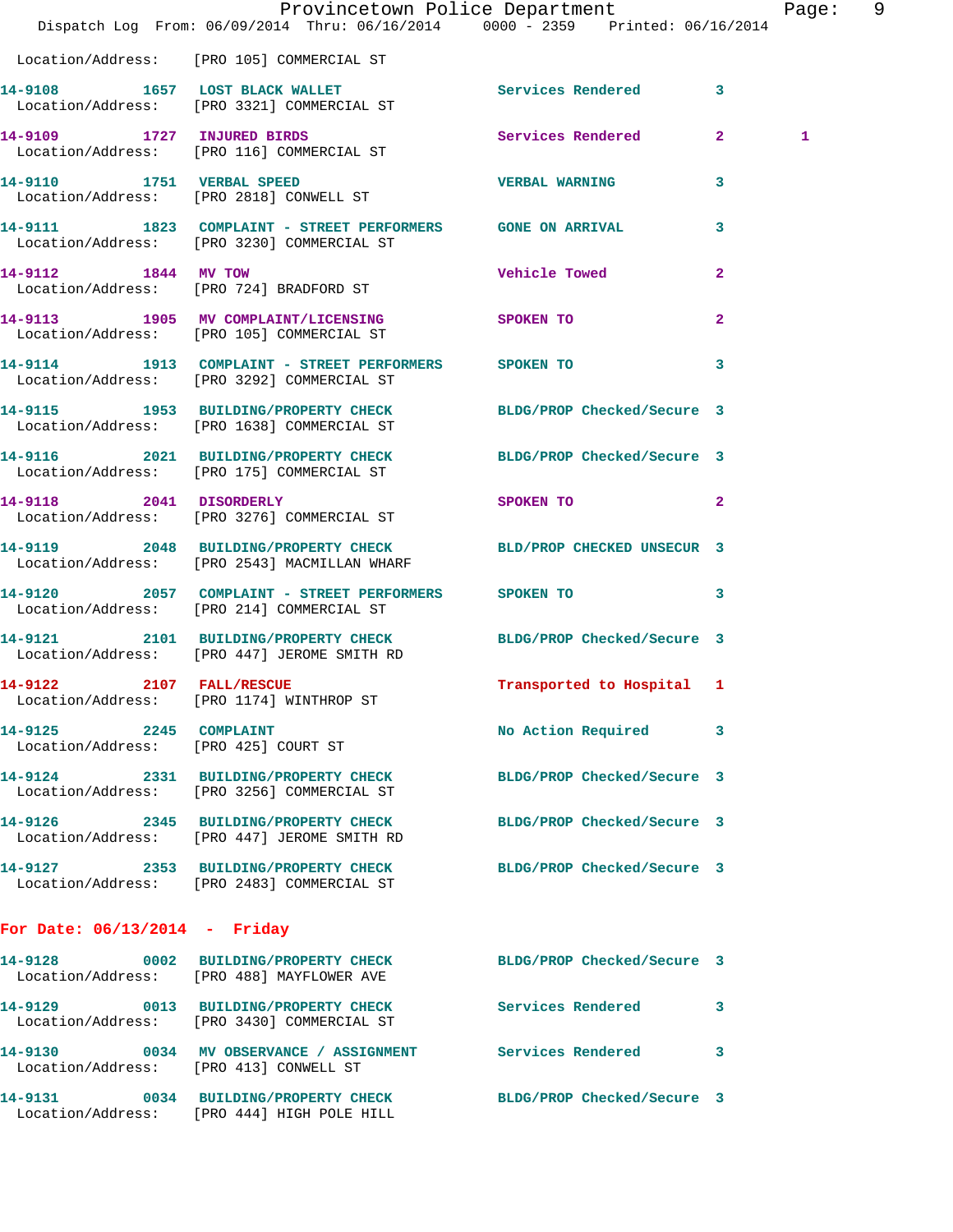|                                                                    | Dispatch Log From: 06/09/2014 Thru: 06/16/2014   0000 - 2359   Printed: 06/16/2014                                    | Provincetown Police Department |              | Page: 10        |  |
|--------------------------------------------------------------------|-----------------------------------------------------------------------------------------------------------------------|--------------------------------|--------------|-----------------|--|
|                                                                    | 14-9132 0041 LOBBY TRAFFIC Services Rendered 2<br>Location/Address: [PRO 542] SHANK PAINTER RD                        |                                |              | 13 <sup>7</sup> |  |
|                                                                    | 14-9133 0057 BUILDING/PROPERTY CHECK BLDG/PROP Checked/Secure 3<br>Location/Address: [PRO 3307] HEATHER'S WAY         |                                |              |                 |  |
|                                                                    | 14-9134 0122 MV DISABLED<br>Location/Address: ROUTE 6 + SNAIL RD                                                      | No Action Required 2           |              |                 |  |
|                                                                    | 14-9135   0547   BUILDING/PROPERTY CHECK   BLDG/PROP Checked/Secure 3<br>Location/Address: [PRO 2898] JEROME SMITH RD |                                |              |                 |  |
|                                                                    |                                                                                                                       |                                |              |                 |  |
|                                                                    | 14-9137 0749 BUILDING/PROPERTY CHECK BLDG/PROP Checked/Secure 3<br>Location/Address: [PRO 3287] ROUTE 6               |                                |              |                 |  |
|                                                                    | 14-9138 0806 BUILDING/PROPERTY CHECK BLDG/PROP Checked/Secure 3<br>Location/Address: [PRO 2500] COMMERCIAL ST         |                                |              |                 |  |
|                                                                    | 14-9139 0807 SCHOOL CROSSING<br>Location/Address: [PRO 569] WINSLOW ST                                                | Services Rendered 3            |              |                 |  |
|                                                                    | 14-9140 0816 PARK, WALK & TALK 3 Services Rendered 2<br>Location/Address: [PRO 2483] COMMERCIAL ST                    |                                |              |                 |  |
|                                                                    | 14-9141 0816 ALARM - GENERAL<br>Location/Address: [PRO 208] COMMERCIAL ST                                             | <b>Services Rendered</b>       | 1            |                 |  |
| Location/Address: DUNCAN LN                                        | 14-9142 0845 BOAT/HARBORMASTER Services Rendered 2                                                                    |                                |              |                 |  |
|                                                                    | 14-9143 0947 ANIMAL CALL/PET PANTRY Services Rendered<br>Location/Address: [PRO 3296] SHANK PAINTER RD                |                                | $\mathbf{2}$ |                 |  |
| Location/Address: [PRO 571] ALDEN ST                               | 14-9144 1011 BUILDING/PROPERTY CHECK BLDG/PROP Checked/Secure 3                                                       |                                |              |                 |  |
|                                                                    | 14-9145 1046 PARK, WALK & TALK<br>Location/Address: [PRO 204] COMMERCIAL ST                                           | Services Rendered 2            |              |                 |  |
| 14-9146 1054 DISTURBANCE<br>Location/Address: [PRO 569] WINSLOW ST |                                                                                                                       | <b>SPOKEN TO</b>               |              |                 |  |
|                                                                    | 14-9147 1205 BUILDING/PROPERTY CHECK BLDG/PROP Checked/Secure 3<br>Location/Address: [PRO 3317] CEMETERY RD           |                                |              |                 |  |
|                                                                    | 14-9149 1238 SHOPLIFTING<br>Location/Address: [PRO 632] COMMERCIAL ST                                                 | Investigated                   | 3            |                 |  |
|                                                                    | 14-9150 1350 FOUND CREDIT CARD<br>Location/Address: [PRO 542] SHANK PAINTER RD                                        | Services Rendered              | 3            |                 |  |
|                                                                    | 14-9151 1403 BUILDING/PROPERTY CHECK BLDG/PROP Checked/Secure 3<br>Location/Address: [PRO 3318] CEMETERY RD           |                                |              |                 |  |
|                                                                    | 14-9152 1523 MEDICAL EMERGENCY/TRANSPORT<br>Location/Address: [PRO 440] HARRY KEMP WAY                                | Transported to Hospital 1      |              |                 |  |
|                                                                    | 14-9153 1611 HAZARDS/BUSHES<br>Location/Address: [PRO 1895] BRADFORD ST                                               | SPOKEN TO                      | $\mathbf{2}$ |                 |  |
|                                                                    | 14-9154 1617 SPEEDING COMPLAINT<br>Location/Address: COURT ST + COMMERCIAL ST                                         | SPOKEN TO                      | $\mathbf{2}$ |                 |  |
| 14-9156 1648 HAZARDS<br>Location/Address: BRADFORD ST EXT          |                                                                                                                       | Removed Hazard                 | 2            |                 |  |
| Location/Address: COMMERCIAL ST                                    | 14-9158 1900 PARK, WALK & TALK 1999 Services Rendered                                                                 |                                | -2           |                 |  |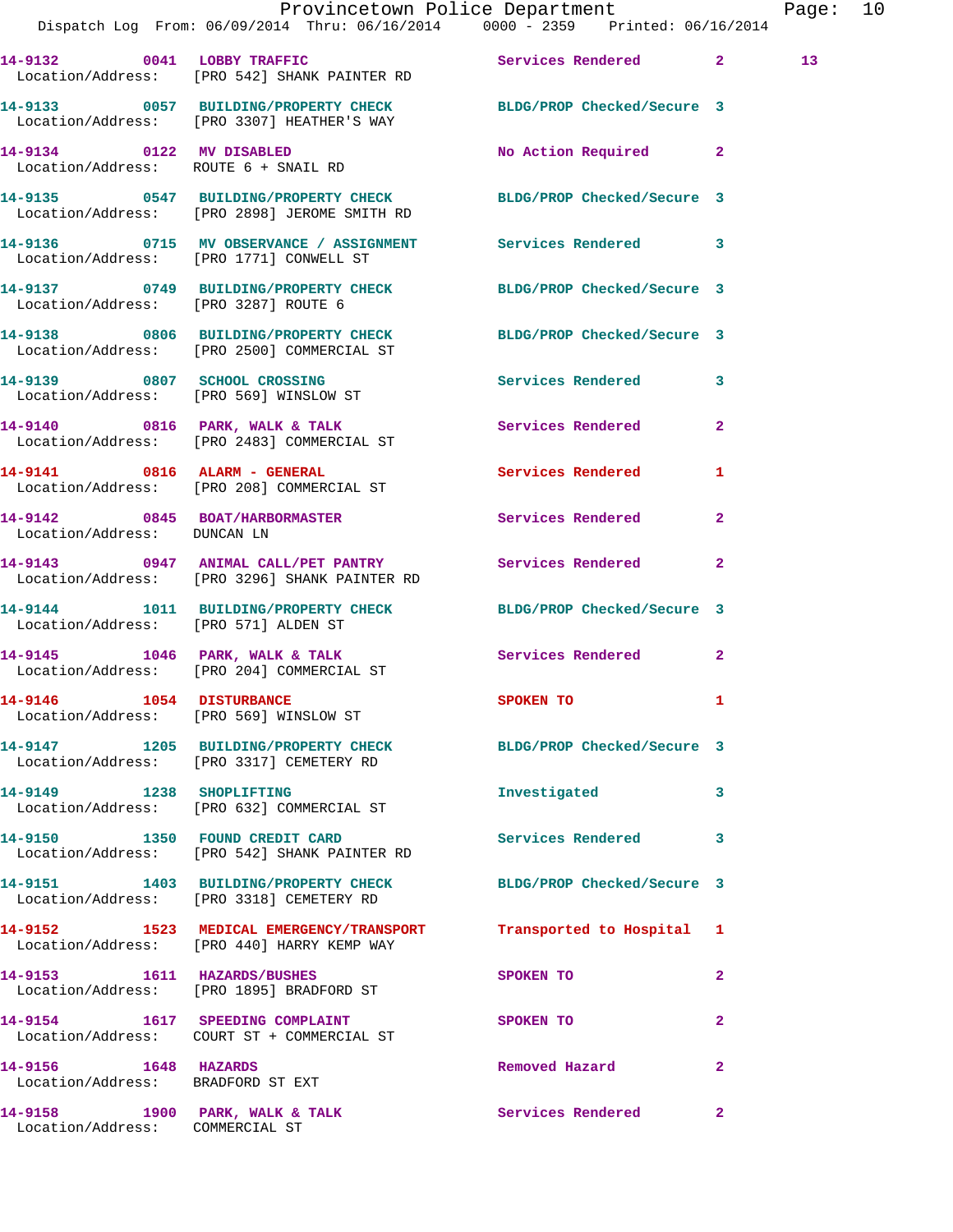**14-9159 1937 BUILDING/PROPERTY CHECK Services Rendered 3**  Location/Address: [PRO 2490] PROVINCELANDS RD 14-9160 1947 PARK, WALK & TALK **Services Rendered** 2 Location/Address: [PRO 105] COMMERCIAL ST **14-9168 2000 BIKE PATROL Services Rendered 2**  Location/Address: [PRO 105] COMMERCIAL ST 14-9161 2020 PARK, WALK & TALK **Services Rendered** 2 Location/Address: [PRO 105] COMMERCIAL ST **14-9162 2038 VERBAL PLATE LIGHT VERBAL WARNING 3**  Location: [PRO 3431] LOPES SQUARE **14-9163 2044 BUILDING/PROPERTY CHECK BLDG/PROP Checked/Secure 3**  Location/Address: [PRO 519] RACE POINT RD **14-9164 2115 BARKING DOG Services Rendered 2**  Location/Address: CUDWORTH ST + CARVER ST **14-9165 2127 SITE TRUNK PROBLEMS Taken/Referred to Other 3**  Location/Address: [PRO 542] SHANK PAINTER RD **14-9166 2133 BUILDING/PROPERTY CHECK Services Rendered 3**  Location/Address: [PRO 2977] COMMERCIAL ST **14-9167 2149 MV OBSERVANCE / ASSIGNMENT Services Rendered 3**  Location/Address: [PRO 106] COMMERCIAL ST **14-9169 2203 VERBAL PLATE LIGHT VERBAL WARNING 3**  Location/Address: [PRO 68] PROVINCELANDS RD **14-9170 2220 BIKE GENERAL No Action Required 2**  Location/Address: NICKERSON ST + COMMERCIAL ST **14-9171 2307 NOISE COMPLAINT SPOKEN TO 3**  Location/Address: NELSON AVE **14-9172 2354 PARK, WALK & TALK No Action Required 2**  Location/Address: [PRO 105] COMMERCIAL ST **For Date: 06/14/2014 - Saturday 14-9173 0000 MV OBSERVANCE / ASSIGNMENT Services Rendered 3**  Location/Address: [PRO 2489] BRADFORD ST **14-9175 0036 PARK, WALK & TALK No Action Required 2**  Location: DOWNTOWN **14-9174 0042 ASSIST AGENCY / WASTEWATER No Action Required 3**  Location/Address: [PRO 3703] ROUTE 6 **14-9176 0116 DISTURBANCE SPOKEN TO 1**  Location/Address: [PRO 3276] COMMERCIAL ST **14-9177 0157 BUILDING/PROPERTY CHECK BLDG/PROP Checked/Secure 3**  Location/Address: [PRO 16] BRADFORD ST **14-9178 0220 BUILDING/PROPERTY CHECK Services Rendered 3**  Location/Address: [PRO 2206] COMMERCIAL ST **14-9179 0354 BUILDING/PROPERTY CHECK BLDG/PROP Checked/Secure 3**  Location/Address: [PRO 519] RACE POINT RD **14-9180 0534 BUILDING/PROPERTY CHECK Services Rendered 3**  Location/Address: [PRO 3430] COMMERCIAL ST **14-9181 0558 LOBBY TRAFFIC Services Rendered 2 13**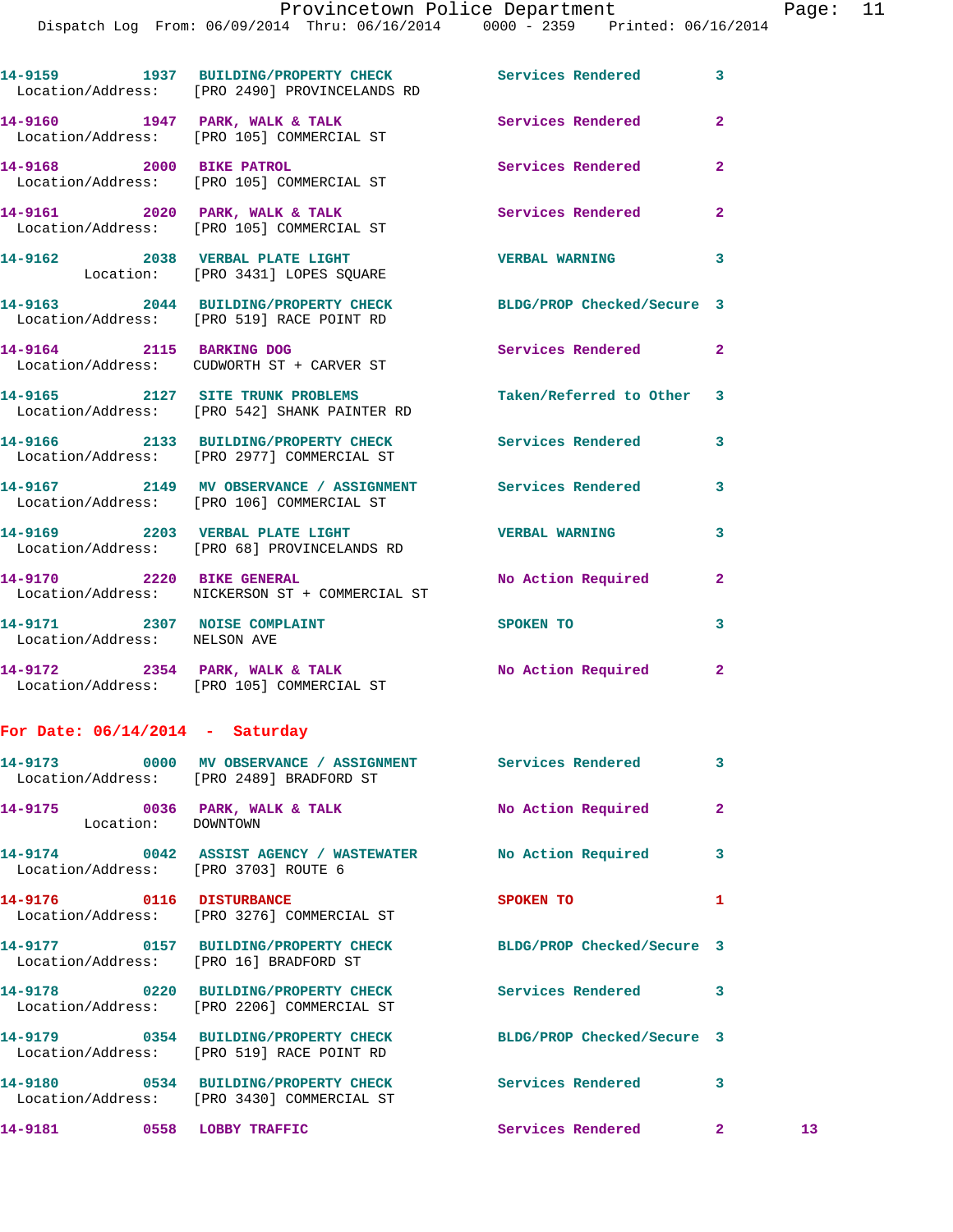|                                      | Dispatch Log From: 06/09/2014 Thru: 06/16/2014 0000 - 2359 Printed: 06/16/2014                                   | Provincetown Police Department |              | Page: 12 |  |
|--------------------------------------|------------------------------------------------------------------------------------------------------------------|--------------------------------|--------------|----------|--|
|                                      | Location/Address: [PRO 542] SHANK PAINTER RD                                                                     |                                |              |          |  |
|                                      | 14-9182 0720 DISTURBANCE Services Rendered 1<br>Location/Address: [PRO 3259] MACMILLAN WHARF                     |                                |              |          |  |
|                                      | 14-9183 0730 BUILDING/PROPERTY CHECK BLDG/PROP Checked/Secure 3<br>Location/Address: [PRO 3287] ROUTE 6          |                                |              |          |  |
| Location/Address: [PRO 2513] ROUTE 6 | 14-9184 0755 MV OBSERVANCE / ASSIGNMENT Services Rendered 3                                                      |                                |              |          |  |
| 14-9185 0800 MV STOP                 | Location/Address: [PRO 521] ROUTE 6                                                                              | VERBAL WARNING 3               |              |          |  |
|                                      | 14-9186 0826 BUILDING/PROPERTY CHECK BLDG/PROP Checked/Secure 3<br>Location/Address: [PRO 3307] HEATHER'S WAY    |                                |              |          |  |
| Location/Address: CONWELL ST         | 14-9187 0828 MV OBSERVANCE / ASSIGNMENT Services Rendered 3                                                      |                                |              |          |  |
|                                      | 14-9191 0857 BUILDING/PROPERTY CHECK BLDG/PROP Checked/Secure 3<br>Location/Address: [PRO 3317] CEMETERY RD      |                                |              |          |  |
|                                      | 14-9188 0911 BUILDING/PROPERTY CHECK BLDG/PROP Checked/Secure 3<br>Location/Address: [PRO 1778] SHANK PAINTER RD |                                |              |          |  |
| Location/Address: [PRO 571] ALDEN ST | 14-9190 0917 BUILDING/PROPERTY CHECK BLDG/PROP Checked/Secure 3                                                  |                                |              |          |  |
|                                      | 14-9189 0921 ANIMAL CALL/PET PANTRY Services Rendered 2<br>Location/Address: [PRO 285] COMMERCIAL ST             |                                |              |          |  |
| Location/Address: RACE POINT RD      | 14-9193 1005 MV OBSERVANCE / ASSIGNMENT Services Rendered 3                                                      |                                |              |          |  |
|                                      | 14-9194 1012 MV STOP<br>Location/Address: RYDER ST + BRADFORD ST                                                 | <b>VERBAL WARNING</b>          | 3            |          |  |
|                                      | 14-9195 1032 MEDICAL EMERGENCY<br>Location/Address: [PRO 1894] WINSLOW ST                                        | Transported to Hospital 1      |              |          |  |
|                                      | 14-9196 1035 PARK, WALK & TALK<br>Location/Address: [PRO 105] COMMERCIAL ST                                      | No Action Required 2           |              |          |  |
| 14-9197 1054 MV STOP                 | Location/Address: [PRO 564] BAYBERRY AVE                                                                         | BLDG/PROP Checked/Secure 3     |              |          |  |
|                                      | 14-9198 1104 LARCENY PERSONAL. BELONGINGS<br>Location/Address: [PRO 3718] BRADFORD ST                            | Investigated                   | $\mathbf{2}$ |          |  |
|                                      | 14-9199 1134 DISTURBANCE<br>Location/Address: [PRO 2977] COMMERCIAL ST                                           | SPOKEN TO                      | $\mathbf{1}$ | 11       |  |
| Location/Address: HEATHER'S WAY      | 14-9200 1141 MEDICAL EMERGENCY                                                                                   | <b>PATIENT REFUSAL</b>         | 1            |          |  |
|                                      | 14-9201 1157 ASSIST USCG LOCATING VEHICLE Services Rendered 3<br>Location/Address: [PRO 2490] PROVINCELANDS RD   |                                |              |          |  |
|                                      | 14-9202 1240 BUILDING/PROPERTY CHECK BLDG/PROP Checked/Secure 3<br>Location/Address: [PRO 3318] CEMETERY RD      |                                |              |          |  |
|                                      | 14-9207 1316 BUILDING/PROPERTY CHECK BLDG/PROP Checked/Secure 3<br>Location/Address: [PRO 2483] COMMERCIAL ST    |                                |              |          |  |
|                                      | 14-9203 1338 PROPERTY DAMAGE<br>Location/Address: NICKERSON ST + COMMERCIAL ST                                   | Services Rendered 3            |              |          |  |
| 14-9204 1344 BY-LAW VIOLATION        | Location/Address: [PRO 2483] COMMERCIAL ST                                                                       | SPOKEN TO                      | $\mathbf{2}$ |          |  |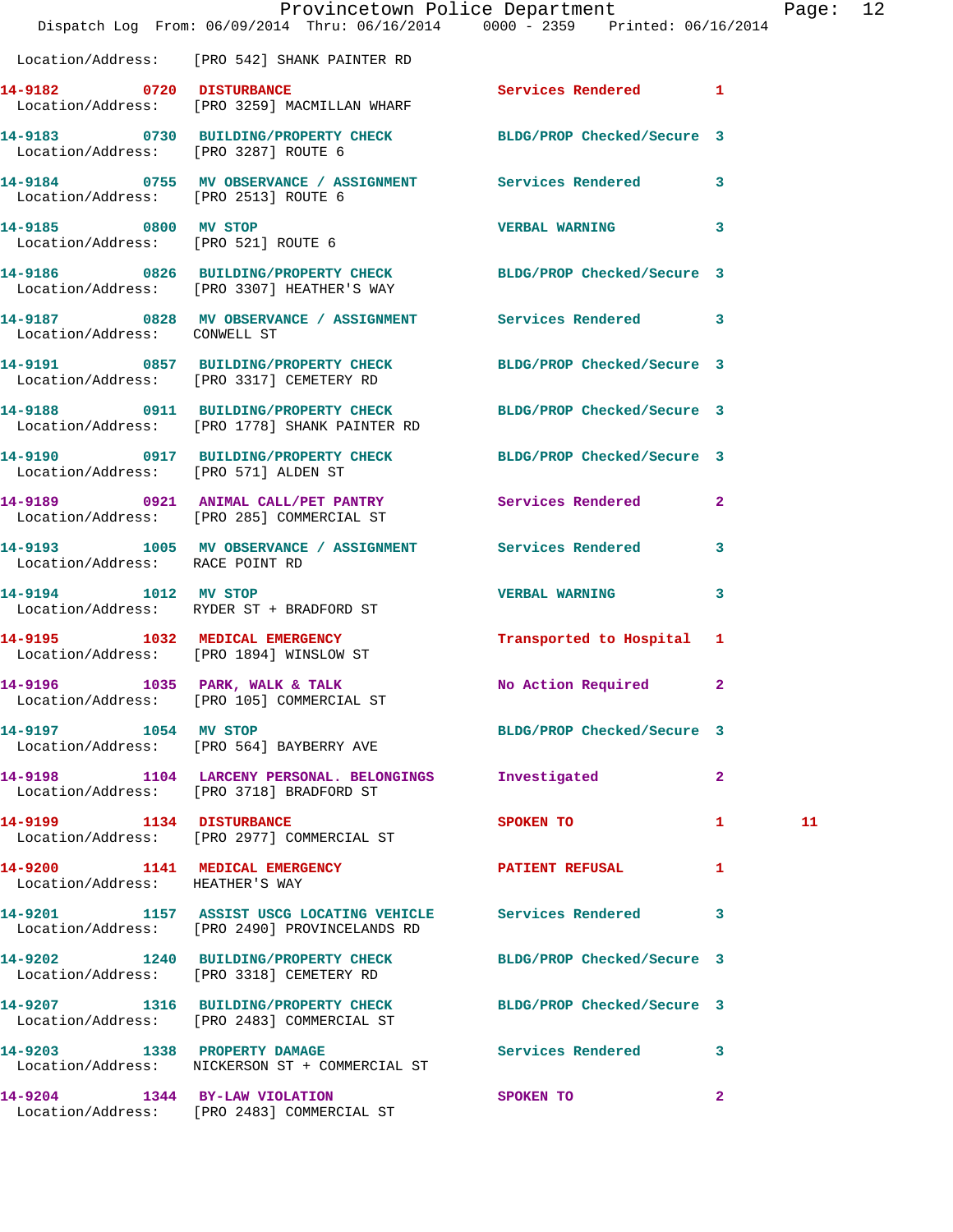|                                                           | Provincetown Police Department Page: 13                                                                       |                                                                                                                                                                                                                                |                |   |  |
|-----------------------------------------------------------|---------------------------------------------------------------------------------------------------------------|--------------------------------------------------------------------------------------------------------------------------------------------------------------------------------------------------------------------------------|----------------|---|--|
|                                                           | Dispatch Log From: 06/09/2014 Thru: 06/16/2014 0000 - 2359 Printed: 06/16/2014                                |                                                                                                                                                                                                                                |                |   |  |
| Location/Address: [PRO 3287] ROUTE 6                      | 14-9206 1348 FOUND CELL PHONE/RETURNED Services Rendered 3                                                    |                                                                                                                                                                                                                                |                |   |  |
|                                                           | 14-9208 1356 MEDICAL EMERGENCY 1 PATIENT REFUSAL 1<br>Location: [PRO 3431] LOPES SQUARE                       |                                                                                                                                                                                                                                |                |   |  |
|                                                           | 14-9209 1356 BUILDING/PROPERTY CHECK BLDG/PROP Checked/Secure 3<br>Location/Address: [PRO 2500] COMMERCIAL ST |                                                                                                                                                                                                                                |                |   |  |
|                                                           | 14-9210 1404 PARK, WALK & TALK NO Action Required 2<br>Location/Address: [PRO 181] COMMERCIAL ST              |                                                                                                                                                                                                                                |                |   |  |
|                                                           | 14-9211 1406 UNAUTHORIZED ENTRY<br>Location/Address: [PRO 516] RACE POINT RD                                  | <b>SPOKEN TO</b>                                                                                                                                                                                                               | $\mathbf{2}$   |   |  |
|                                                           | 14-9212 1515 PARK, WALK & TALK (Services Rendered 2)<br>Location: [PRO 3431] LOPES SQUARE                     |                                                                                                                                                                                                                                |                |   |  |
|                                                           | 14-9213 1537 BUILDING/PROPERTY CHECK BLDG/PROP Checked/Secure 3<br>Location/Address: [PRO 3317] CEMETERY RD   |                                                                                                                                                                                                                                |                |   |  |
|                                                           | 14-9214 1539 911 MISDIAL<br>Location/Address: [PRO 63] BRADFORD ST EXT                                        | SPOKEN TO                                                                                                                                                                                                                      | $\mathbf{1}$   |   |  |
|                                                           | 14-9215 1608 FOUND PRESCRIPTION Services Rendered 3<br>Location: [PRO 3431] LOPES SQUARE                      |                                                                                                                                                                                                                                |                |   |  |
|                                                           | 14-9216 1616 911 MISDIAL<br>Location/Address: [PRO 63] BRADFORD ST EXT                                        | SPOKEN TO                                                                                                                                                                                                                      | 1              |   |  |
|                                                           | 14-9217 1632 LOST KEYS<br>Location/Address: [PRO 165] COMMERCIAL ST                                           | Services Rendered 3                                                                                                                                                                                                            |                |   |  |
| 14-9218 1646 LOOSE DOG<br>Location/Address: COMMERCIAL ST |                                                                                                               | Could Not Locate 2                                                                                                                                                                                                             |                | 1 |  |
|                                                           | 14-9220 1736 BUILDING/PROPERTY CHECK BLDG/PROP Checked/Secure 3<br>Location/Address: [PRO 175] COMMERCIAL ST  |                                                                                                                                                                                                                                |                |   |  |
|                                                           | 14-9221 1836 THREATS<br>Location/Address: [PRO 3259] MACMILLAN WHARF                                          | FOLLOW UP THE TRANSPORTED TO A RESIDENCE OF THE TRANSPORTED TO A REPORT OF THE TRANSPORTED TO A REPORT OF THE TRANSPORTED TO A REPORT OF THE TRANSPORTED TO A REPORT OF THE TRANSPORTED TO A REPORT OF THE TRANSPORTED TO A RE | $\overline{2}$ |   |  |
|                                                           | 14-9222 1858 MEDICAL EMERGENCY<br>Location/Address: [PRO 3296] SHANK PAINTER RD                               | Transported to Hospital 1                                                                                                                                                                                                      |                |   |  |
|                                                           | 14-9223 1930 COMPLAINT - STREET PERFORMERS SPOKEN TO<br>Location/Address: [PRO 3237] COMMERCIAL ST            |                                                                                                                                                                                                                                | 3              |   |  |
|                                                           | 14-9224 1946 VERBAL SPEED<br>Location/Address: [PRO 518] RACE POINT RD                                        | <b>VERBAL WARNING</b>                                                                                                                                                                                                          | 3              |   |  |
|                                                           | 14-9225 1951 NOISE COMPLAINT<br>Location/Address: [PRO 112] COMMERCIAL ST                                     | <b>SPOKEN TO</b>                                                                                                                                                                                                               | 3              |   |  |
|                                                           | 14-9227 2008 NEIGHBOR COMPLAINT<br>Location/Address: [PRO 395] COMMERCIAL ST                                  | <b>SPOKEN TO</b>                                                                                                                                                                                                               | 3              |   |  |
|                                                           | 14-9226 2013 TICK BITE<br>Location/Address: [PRO 1892] SHANK PAINTER RD                                       | Services Rendered                                                                                                                                                                                                              | $\mathbf{1}$   |   |  |
| Location/Address: [PRO 2521] ROUTE 6                      | 14-9228 2016 MV OBSERVANCE / ASSIGNMENT Services Rendered 3                                                   |                                                                                                                                                                                                                                |                |   |  |
| Location/Address: [PRO 2513] ROUTE 6                      | 14-9229 2033 VERBAL/BRAKE LIGHT VERBAL WARNING                                                                |                                                                                                                                                                                                                                | 3              |   |  |
| Location/Address: [PRO 2513] ROUTE 6                      | 14-9230 2041 VERBAL/HEADLIGHT                                                                                 | <b>VERBAL WARNING</b>                                                                                                                                                                                                          | 3              |   |  |

**14-9231 2100 PARK, WALK & TALK Services Rendered 2**  Location/Address: [PRO 105] COMMERCIAL ST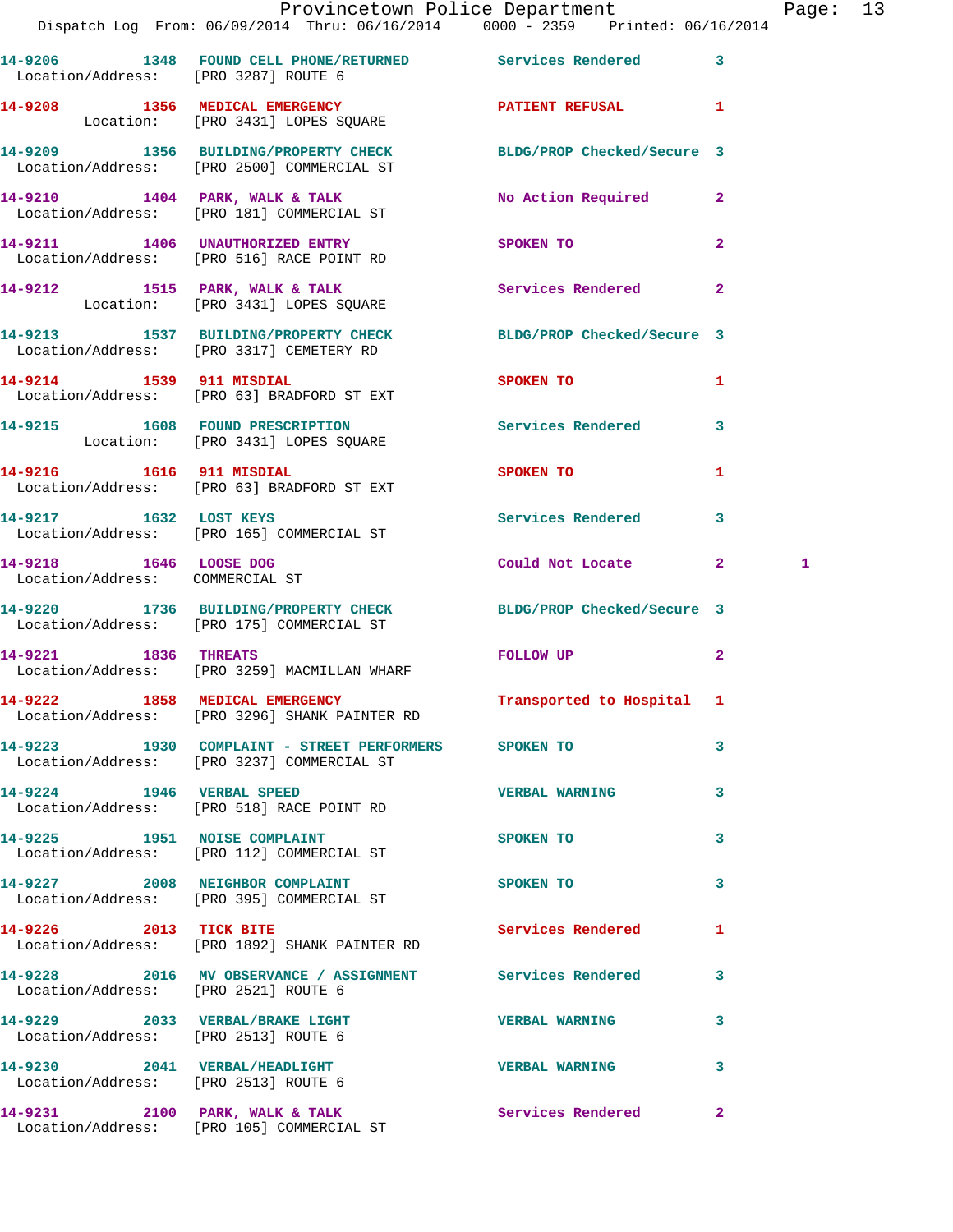| 14-9232 2132 NOISE COMPLAINT          |                                                                                                   | Unfounded                  | $\overline{\mathbf{3}}$ |
|---------------------------------------|---------------------------------------------------------------------------------------------------|----------------------------|-------------------------|
|                                       | Location/Address: [PRO 3801] COMMERCIAL ST                                                        |                            |                         |
| 14-9233 2256 NOISE COMPLAINT          |                                                                                                   | Unfounded                  | $\overline{\mathbf{3}}$ |
|                                       | Location/Address: [PRO 3351] HARRY KEMP WAY                                                       |                            |                         |
|                                       | 14-9234 2321 MV STOP/VERBAL 90/7                                                                  | <b>VERBAL WARNING</b>      | $\overline{\mathbf{3}}$ |
|                                       | Location/Address: BRADFORD ST + HOWLAND ST                                                        |                            |                         |
|                                       | 14-9235 2337 BUILDING/PROPERTY CHECK                                                              | BLDG/PROP Checked/Secure 3 |                         |
|                                       | Location/Address: [PRO 530] SHANK PAINTER RD                                                      |                            |                         |
|                                       | 14-9236 2347 PARK, WALK & TALK                                                                    | Services Rendered          | $\overline{2}$          |
|                                       | Location/Address: [PRO 105] COMMERCIAL ST                                                         |                            |                         |
|                                       | 14-9237                2353   PARKING COMPLAINT / GENERAL           Citation/Warning Issued     3 |                            |                         |
|                                       | Location/Address: [PRO 3670] SHANK PAINTER RD                                                     |                            |                         |
|                                       |                                                                                                   |                            |                         |
| For Date: $06/15/2014$ - Sunday       |                                                                                                   |                            |                         |
| 14-9238 and the set of $\sim$<br>0013 | MEDICAL EMERGENCY                                                                                 | Transported to Hospital 1  |                         |

| Location/Address:                    | [PRO 1] BAYBERRY AVE                              |                   |  |
|--------------------------------------|---------------------------------------------------|-------------------|--|
| 14-9239<br>0111<br>Location/Address: | LOBBY TRAFFIC<br>[PRO 542] SHANK PAINTER RD       | Services Rendered |  |
| 14-9240<br>0135<br>Location/Address: | <b>NOISE COMPLAINT</b><br>[PRO 290] COMMERCIAL ST | Services Rendered |  |

14-9241 0141 STOLEN MV Services Rendered 3 Location/Address: [PRO 3004] BRADFORD ST

## **14-9242 0153 AFTER HOURS Services Rendered 3 14-9243 0602 BUILDING/PROPERTY CHECK BLDG/PROP Checked/Secure 3**  Location/Address: [PRO 1778] SHANK PAINTER RD

**14-9244 0607 ALARM - GENERAL False Alarm Weather (No 1**  Location/Address: [PRO 937] FRANKLIN ST

**14-9245 0729 BUILDING/PROPERTY CHECK BLDG/PROP Checked/Secure 3**  Location/Address: [PRO 3307] HEATHER'S WAY

**14-9246 0732 MV OBSERVANCE / ASSIGNMENT Services Rendered 3**  Location/Address: CONWELL ST

**14-9248** 0752 LOOSE DOG GONE ON ARRIVAL 2 Location/Address: [PRO 2513] ROUTE 6

Location/Address: [PRO 3873] CONWELL ST

**14-9254 0919 FOUND LICENSE/DEBIT/RETURNED Services Rendered 3** 

**14-9255 0925 HARASSMENT SPOKEN TO 2** 

**14-9247 0748 BUILDING/PROPERTY CHECK BLDG/PROP Checked/Secure 3**  Location/Address: [PRO 2500] COMMERCIAL ST

**14-9249 0803 FLIGHT COVERAGE Services Rendered 2**  Location/Address: [PRO 516] RACE POINT RD

**14-9250 0855 MEDICAL EMERGENCY Transported to Hospital 1**  Location/Address: [PRO 356] COMMERCIAL ST

**14-9252 0914 ALARM - FIRE False Alarm 1** 

Location/Address: [PRO 542] SHANK PAINTER RD

Location/Address: [PRO 542] SHANK PAINTER RD

**14-9256 0951 PARK, WALK & TALK Services Rendered 2**  Location/Address: [PRO 105] COMMERCIAL ST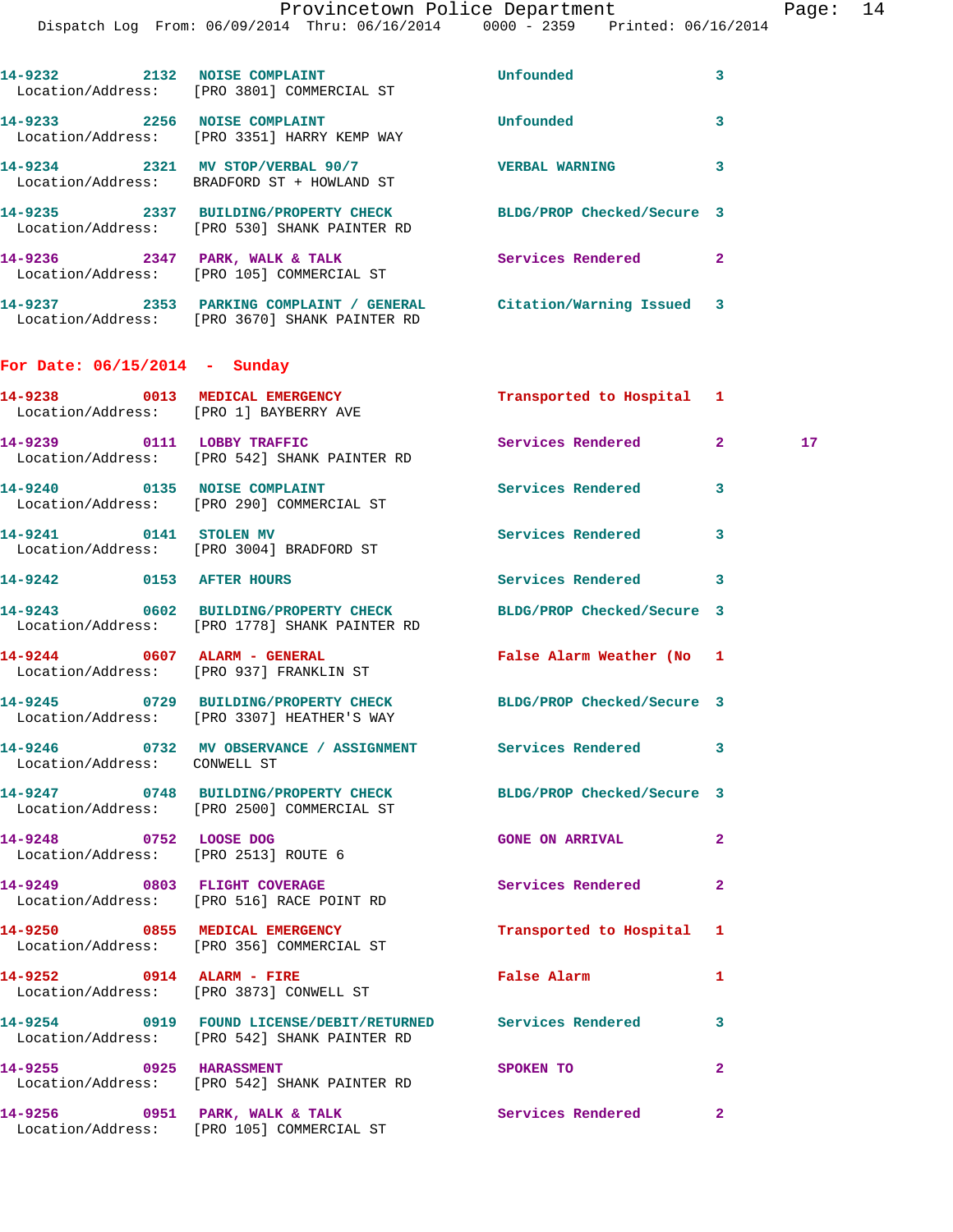|                                                                        | 14-9257 1005 MEDICAL EMERGENCY<br>Location/Address: [PRO 515] RACE POINT RD                                | Transported to Hospital 1  |                |
|------------------------------------------------------------------------|------------------------------------------------------------------------------------------------------------|----------------------------|----------------|
|                                                                        | 14-9259 1025 BUILDING/PROPERTY CHECK<br>Location/Address: [PRO 488] MAYFLOWER AVE                          | BLDG/PROP Checked/Secure 3 |                |
| 14-9260 1052 IN TOWN BUILDING                                          | Location/Address: [PRO 569] WINSLOW ST                                                                     | No Action Required 3       |                |
|                                                                        | 14-9261 1150 BUILDING/PROPERTY CHECK<br>Location/Address: [PRO 519] RACE POINT RD                          | BLD/PROP CHECKED UNSECUR 3 |                |
|                                                                        | 14-9262 1200 BUILDING/PROPERTY CHECK<br>Location/Address: [PRO 1778] SHANK PAINTER RD                      | BLDG/PROP Checked/Secure 3 |                |
|                                                                        | 14-9263 1242 PARK, WALK & TALK<br>Location/Address: [PRO 3442] COMMERCIAL ST                               | Services Rendered 2        |                |
|                                                                        | 14-9264 1247 MEDICAL EMERGENCY<br>Location/Address: [PRO 440] HARRY KEMP WAY                               | Transported to Hospital 1  |                |
|                                                                        | 14-9266 1418 MEDICAL EMERGENCY<br>Location/Address: [PRO 1153] WILLOW DR                                   | <b>Services Rendered</b>   | 1              |
|                                                                        | 14-9268 1550 PARK, WALK & TALK<br>Location/Address: [PRO 530] SHANK PAINTER RD                             | Services Rendered          | $\mathbf{2}$   |
|                                                                        | 14-9267 1557 MV COMPLAINT<br>Location/Address: [PRO 2737] COMMERCIAL ST                                    | Services Rendered          | $\mathbf{2}$   |
| 14-9269 1622 LOST LEXUS KEYS                                           | Location/Address: [PRO 542] SHANK PAINTER RD                                                               | <b>Services Rendered</b>   | 3              |
|                                                                        | 14-9270 1752 LOST IPHONE 4<br>Location/Address: [PRO 542] SHANK PAINTER RD                                 | Services Rendered          | 3              |
| 14-9271 1828 LOST GOLD HOOP                                            | Location/Address: PLEASANT ST + COMMERCIAL ST                                                              | <b>Services Rendered</b>   | 3              |
| Location/Address: COMMERCIAL ST                                        | 14-9280 1900 PARK, WALK & TALK                                                                             | <b>Services Rendered</b>   | $\overline{2}$ |
| 14-9272 1942 FOLLOW UP                                                 | Location/Address: [PRO 399] COMMERCIAL ST                                                                  | Services Rendered          | $\mathbf{2}$   |
| Location/Address: [PRO 2513] ROUTE 6                                   | 14-9274 1951 MV OBSERVANCE / ASSIGNMENT                                                                    | Services Rendered          | 3              |
|                                                                        | 14-9275 1956 BUILDING/PROPERTY CHECK<br>Location/Address: [PRO 306] COMMERCIAL ST                          | BLDG/PROP Checked/Secure 3 |                |
| 14-9276 2008 MV STOP<br>Location/Address: [PRO 2521] ROUTE 6           |                                                                                                            | <b>VERBAL WARNING</b>      | 3              |
| 14-9277 2013 ANIMAL CALL/FOXES<br>Location/Address: [PRO 507] PEARL ST |                                                                                                            | SPOKEN TO                  | $\overline{2}$ |
|                                                                        | 14-9278 2016 MEDICAL EMERGENCY/HEATSTROKE PATIENT REFUSAL<br>Location/Address: [PRO 2490] PROVINCELANDS RD |                            | 1              |
| $14-9279$ 2019 PARK, WALK & TALK                                       | Location/Address: [PRO 105] COMMERCIAL ST                                                                  | Services Rendered          | $\mathbf{2}$   |
|                                                                        |                                                                                                            | BLDG/PROP Checked/Secure 3 |                |
| Location/Address: HARRY KEMP WAY                                       | 14-9282 2153 MEDICAL EMERGENCY/LIFT ASSIST Services Rendered 1                                             |                            |                |
|                                                                        |                                                                                                            |                            |                |